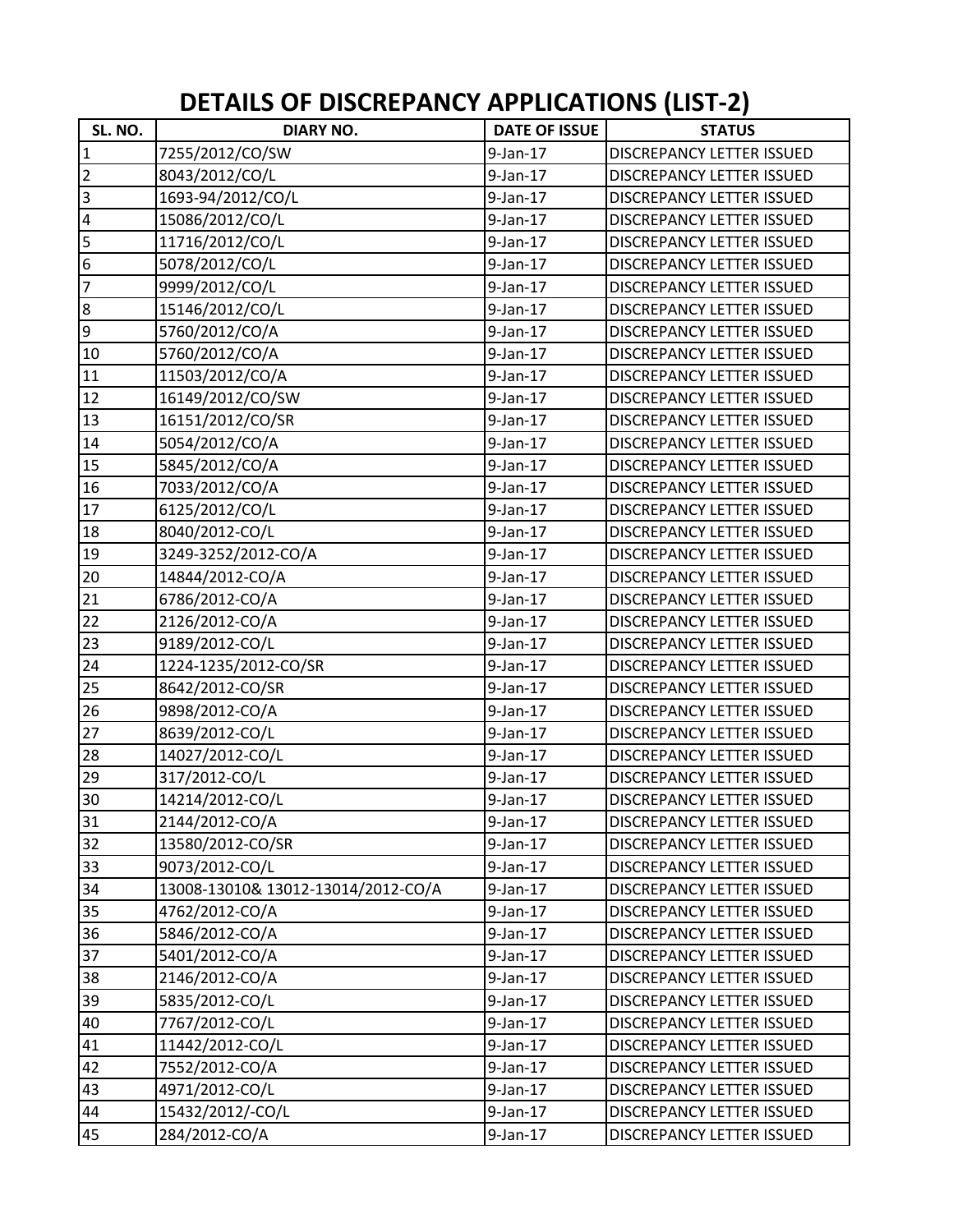| 46 | 2413/2012-CO/L                  | $9$ -Jan-17 | <b>DISCREPANCY LETTER ISSUED</b> |
|----|---------------------------------|-------------|----------------------------------|
| 47 | 7714/2012-CO/A                  | $9$ -Jan-17 | DISCREPANCY LETTER ISSUED        |
| 48 | 10885-10891/2011-CO/L           | $9$ -Jan-17 | DISCREPANCY LETTER ISSUED        |
| 49 | 8317/2012/CO/L                  | $9$ -Jan-17 | DISCREPANCY LETTER ISSUED        |
| 50 | 7726/2012/CO/A                  | $9$ -Jan-17 | DISCREPANCY LETTER ISSUED        |
| 51 | 1643,1644,1646/2012/CO/A        | $9$ -Jan-17 | DISCREPANCY LETTER ISSUED        |
| 52 | 884/2012/CO/A                   | $9$ -Jan-17 | DISCREPANCY LETTER ISSUED        |
| 53 | 7672/2012/CO/A                  | $9$ -Jan-17 | DISCREPANCY LETTER ISSUED        |
| 54 | 8049-8050/2012/CO/A             | $9$ -Jan-17 | DISCREPANCY LETTER ISSUED        |
| 55 | 7034/2012/CO/A                  | $9$ -Jan-17 | DISCREPANCY LETTER ISSUED        |
| 56 | 3399-34017& 34403/2012/CO/L     | $9$ -Jan-17 | DISCREPANCY LETTER ISSUED        |
| 57 | 7548/2012/CO/A                  | $9$ -Jan-17 | DISCREPANCY LETTER ISSUED        |
| 58 | 10172/2012/CO/A                 | $9$ -Jan-17 | DISCREPANCY LETTER ISSUED        |
| 59 | 10588/2012/CO/L                 | $9$ -Jan-17 | DISCREPANCY LETTER ISSUED        |
| 60 | 2138/2012/CO/A                  | $9$ -Jan-17 | DISCREPANCY LETTER ISSUED        |
| 61 | 8129-8134/2012/CO/CF            | $9$ -Jan-17 | DISCREPANCY LETTER ISSUED        |
| 62 | 14242/2012/CO/L                 | $9$ -Jan-17 | DISCREPANCY LETTER ISSUED        |
| 63 | 2342/2010-CO/A                  | $9$ -Jan-17 | DISCREPANCY LETTER ISSUED        |
| 64 | 9862/2012/CO/A                  | $9$ -Jan-17 | DISCREPANCY LETTER ISSUED        |
| 65 | 13017/2012/CO/L                 | $9$ -Jan-17 | <b>DISCREPANCY LETTER ISSUED</b> |
| 66 | 11057/2010-CO/A                 | $9$ -Jan-17 | DISCREPANCY LETTER ISSUED        |
| 67 | 7664/2010-CO/L                  | $9$ -Jan-17 | DISCREPANCY LETTER ISSUED        |
| 68 | 6051/10-CO/A                    | 9-Jan-17    | DISCREPANCY LETTER ISSUED        |
| 69 | 996/2010-CO/L                   | $9$ -Jan-17 | DISCREPANCY LETTER ISSUED        |
| 70 | 1152-11527/2012-CO/SR           | $9$ -Jan-17 | DISCREPANCY LETTER ISSUED        |
| 71 | 4912-4913/2012-CO/SR            | $9$ -Jan-17 | DISCREPANCY LETTER ISSUED        |
| 72 | 11942/2012-CO/A                 | $9$ -Jan-17 | DISCREPANCY LETTER ISSUED        |
| 73 | 14964/2012-CO/L                 | $9$ -Jan-17 | DISCREPANCY LETTER ISSUED        |
| 74 | 2501/2012/CO/L                  | $9$ -Jan-17 | DISCREPANCY LETTER ISSUED        |
| 75 | 10003/2011/CO/L                 | $9$ -Jan-17 | <b>DISCREPANCY LETTER ISSUED</b> |
| 76 | 6936-6943/2012-CO/L             | $9$ -Jan-17 | DISCREPANCY LETTER ISSUED        |
| 77 | 5277/2011-CO/A                  | 9-Jan-17    | DISCREPANCY LETTER ISSUED        |
| 78 | 6414/2011-CO/M                  | $9$ -Jan-17 | DISCREPANCY LETTER ISSUED        |
| 79 | 13607/2011-CO/L                 | 9-Jan-17    | DISCREPANCY LETTER ISSUED        |
| 80 | 2574/2011-CO/SR                 | 9-Jan-17    | <b>DISCREPANCY LETTER ISSUED</b> |
| 81 | 9188-9197, 9324-9333/2011/CO/CF | $9$ -Jan-17 | DISCREPANCY LETTER ISSUED        |
| 82 | 10249/2010/CO/L                 | $9$ -Jan-17 | <b>DISCREPANCY LETTER ISSUED</b> |
| 83 | 13794/2010-CO/L                 | $9$ -Jan-17 | DISCREPANCY LETTER ISSUED        |
| 84 | 11932/33/2010-CO/A              | $9$ -Jan-17 | <b>DISCREPANCY LETTER ISSUED</b> |
| 85 | 7338/2010-CO/A                  | $9$ -Jan-17 | DISCREPANCY LETTER ISSUED        |
| 86 | 8762/2010-CO/SW                 | $9$ -Jan-17 | DISCREPANCY LETTER ISSUED        |
| 87 | 11796/2010-CO/A                 | $9$ -Jan-17 | DISCREPANCY LETTER ISSUED        |
| 88 | 6207/2010-CO/L                  | $9$ -Jan-17 | DISCREPANCY LETTER ISSUED        |
| 89 | 6037/2010-CO/A                  | $9$ -Jan-17 | DISCREPANCY LETTER ISSUED        |
| 90 | 1447-1453/2010-CO/A             | $9$ -Jan-17 | DISCREPANCY LETTER ISSUED        |
| 91 | 13785/210-CO/A                  | $9$ -Jan-17 | DISCREPANCY LETTER ISSUED        |
| 92 | 3635/2011/CO/L                  | $9$ -Jan-17 | DISCREPANCY LETTER ISSUED        |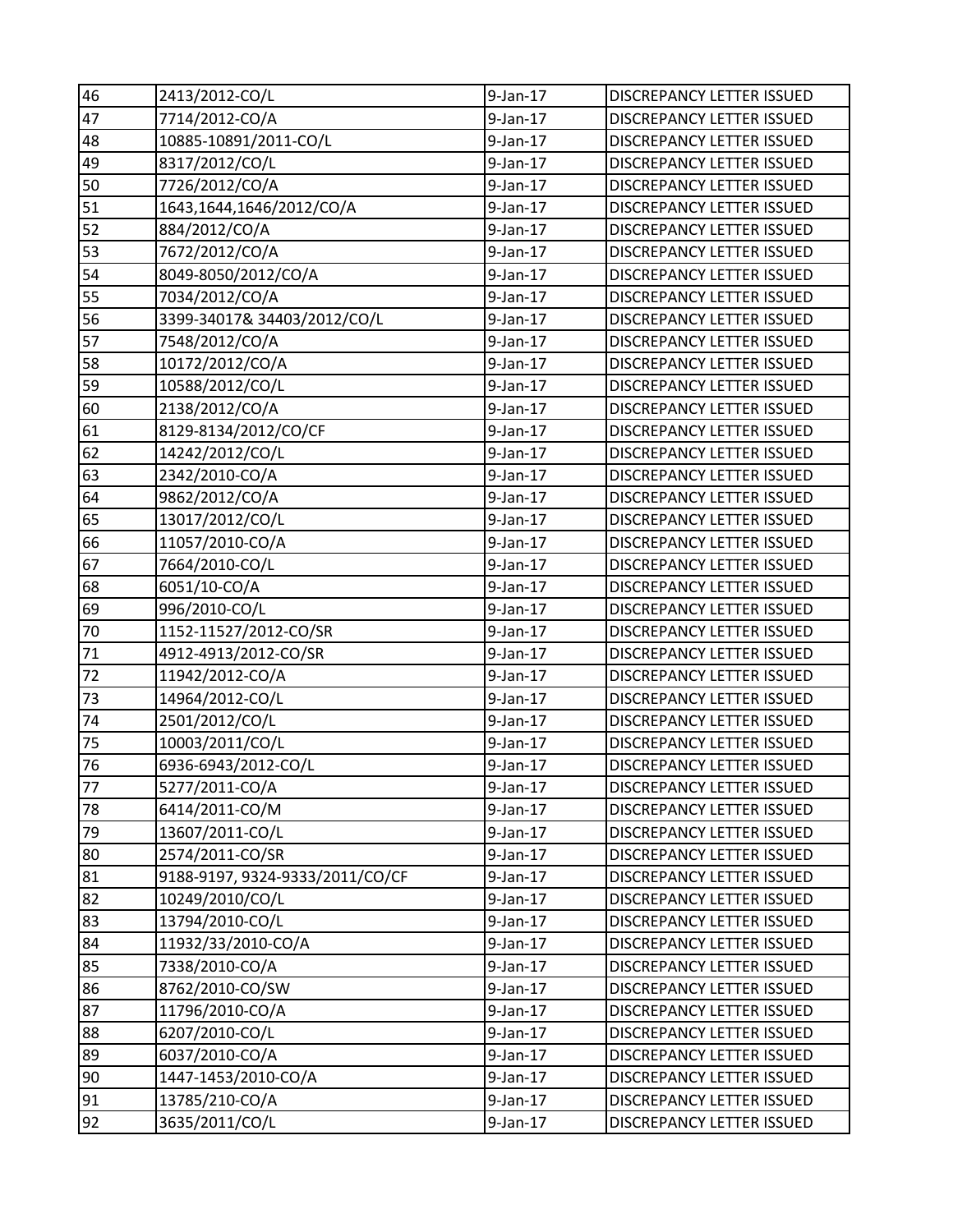| 93  | 7590/2011-CO/L        | $9$ -Jan-17 | DISCREPANCY LETTER ISSUED        |
|-----|-----------------------|-------------|----------------------------------|
| 94  | 1420/2010-CO/A        | $9$ -Jan-17 | <b>DISCREPANCY LETTER ISSUED</b> |
| 95  | 9205/2010/CO/A        | $9$ -Jan-17 | <b>DISCREPANCY LETTER ISSUED</b> |
| 96  | 2847/2011/CO/A        | 9-Jan-17    | DISCREPANCY LETTER ISSUED        |
| 97  | 233/2010/CO/SW        | $9$ -Jan-17 | DISCREPANCY LETTER ISSUED        |
| 98  | 10446/2011-CO/A       | $9$ -Jan-17 | DISCREPANCY LETTER ISSUED        |
| 99  | 7558/2011-CO/L        | $9$ -Jan-17 | DISCREPANCY LETTER ISSUED        |
| 100 | 12930/2011-CO/L       | $9$ -Jan-17 | DISCREPANCY LETTER ISSUED        |
| 101 | 10291/2011-CO/L       | $9$ -Jan-17 | DISCREPANCY LETTER ISSUED        |
| 102 | 12004/2010-CO/A       | $9$ -Jan-17 | DISCREPANCY LETTER ISSUED        |
| 103 | 13485/2010-CO/L       | 9-Jan-17    | <b>DISCREPANCY LETTER ISSUED</b> |
| 104 | 4856/2010/CO/L        | 9-Jan-17    | DISCREPANCY LETTER ISSUED        |
| 105 | 12256-12258/2011/CO/L | $9$ -Jan-17 | DISCREPANCY LETTER ISSUED        |
| 106 | 11036/2010-CO/SR      | 9-Jan-17    | DISCREPANCY LETTER ISSUED        |
| 107 | 12480/2011-CO/L       | $9$ -Jan-17 | DISCREPANCY LETTER ISSUED        |
| 108 | 8088-8089/2011-CO/SR  | $9$ -Jan-17 | <b>DISCREPANCY LETTER ISSUED</b> |
| 109 | 3390-92/2011-CO/SR    | 9-Jan-17    | <b>DISCREPANCY LETTER ISSUED</b> |
| 110 | 14099/2011-CO/L       | 9-Jan-17    | DISCREPANCY LETTER ISSUED        |
| 111 | 6367/2011-CO/A        | $9$ -Jan-17 | DISCREPANCY LETTER ISSUED        |
| 112 | 5919/2010/CO/L        | $9$ -Jan-17 | DISCREPANCY LETTER ISSUED        |
| 113 | 6255/2011-CO/A        | $9$ -Jan-17 | DISCREPANCY LETTER ISSUED        |
| 114 | 6368/2011-CO/A        | 9-Jan-17    | DISCREPANCY LETTER ISSUED        |
| 115 | 4717/2010-CO/L        | $9$ -Jan-17 | DISCREPANCY LETTER ISSUED        |
| 116 | 4019/2010-CO/A        | $9$ -Jan-17 | DISCREPANCY LETTER ISSUED        |
| 117 | 9687/2010-CO/A        | $9$ -Jan-17 | DISCREPANCY LETTER ISSUED        |
| 118 | 43/2010-CO/A          | $9$ -Jan-17 | <b>DISCREPANCY LETTER ISSUED</b> |
| 119 | 12931/2011-CO/SW      | 9-Jan-17    | <b>DISCREPANCY LETTER ISSUED</b> |
| 120 | 8873/2011-CO/A        | 9-Jan-17    | DISCREPANCY LETTER ISSUED        |
| 121 | 7191/2011-CO/A        | $9$ -Jan-17 | DISCREPANCY LETTER ISSUED        |
| 122 | 5770/2011-CO/L        | $9$ -Jan-17 | DISCREPANCY LETTER ISSUED        |
| 123 | 13472/2010-CO/A       | $9$ -Jan-17 | DISCREPANCY LETTER ISSUED        |
| 124 | 9728/2010-CO/L        | 9-Jan-17    | DISCREPANCY LETTER ISSUED        |
| 125 | 3639/2010-CO/L        | 9-Jan-17    | <b>DISCREPANCY LETTER ISSUED</b> |
| 126 | 7612/7613/2010-CO/L   | $9$ -Jan-17 | DISCREPANCY LETTER ISSUED        |
| 127 | 13747-54/2010-CO/SR   | 9-Jan-17    | DISCREPANCY LETTER ISSUED        |
| 128 | 13594/2011-CO/L       | 9-Jan-17    | DISCREPANCY LETTER ISSUED        |
| 129 | 8844/2010-CO/L        | 9-Jan-17    | DISCREPANCY LETTER ISSUED        |
| 130 | 12354/2010-CO/L       | $9$ -Jan-17 | <b>DISCREPANCY LETTER ISSUED</b> |
| 131 | 9727A/2010-CO/L       | $9$ -Jan-17 | DISCREPANCY LETTER ISSUED        |
| 132 | 11651-11661/2010-CO/A | 9-Jan-17    | DISCREPANCY LETTER ISSUED        |
| 133 | 6564/2010-CO/A        | 9-Jan-17    | DISCREPANCY LETTER ISSUED        |
| 134 | 14159/2010-CO/A       | $9$ -Jan-17 | DISCREPANCY LETTER ISSUED        |
| 135 | 7976/2010-CO/A        | $9$ -Jan-17 | DISCREPANCY LETTER ISSUED        |
| 136 | 13326/2010-CO/A       | $9$ -Jan-17 | DISCREPANCY LETTER ISSUED        |
| 137 | 7527/2010-CO/SW       | 9-Jan-17    | DISCREPANCY LETTER ISSUED        |
| 138 | 843/2010-CO/SW        | $9$ -Jan-17 | DISCREPANCY LETTER ISSUED        |
| 139 | 1454/2011-CO/A        | 9-Jan-17    | DISCREPANCY LETTER ISSUED        |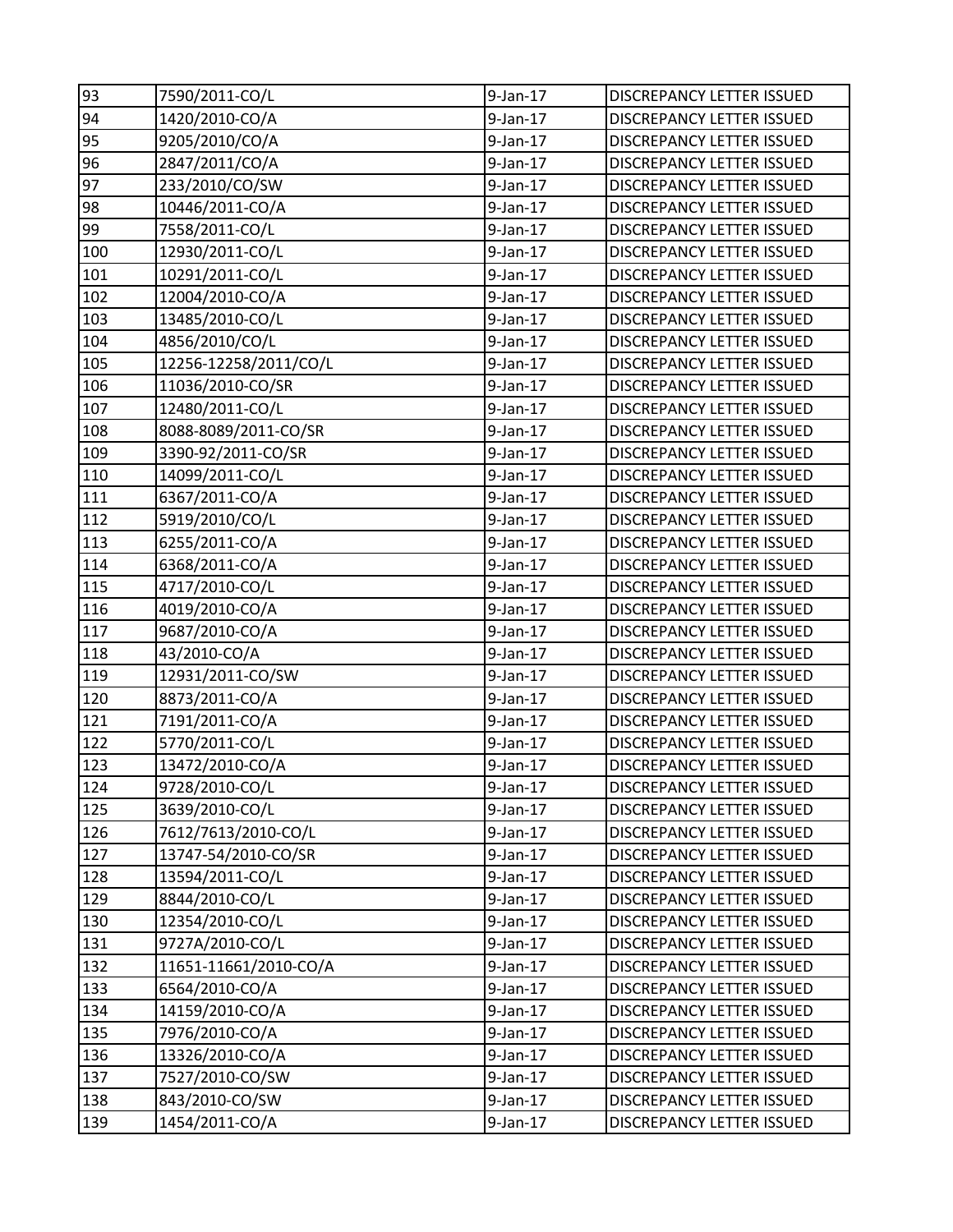| 140 | 11197/2011-CO/A             | $9$ -Jan-17 | DISCREPANCY LETTER ISSUED        |
|-----|-----------------------------|-------------|----------------------------------|
| 141 | 11939/2011-CO/A             | $9$ -Jan-17 | <b>DISCREPANCY LETTER ISSUED</b> |
| 142 | 7372/2011-CO/A              | $9$ -Jan-17 | <b>DISCREPANCY LETTER ISSUED</b> |
| 143 | 1781/2011-CO/L              | $9$ -Jan-17 | DISCREPANCY LETTER ISSUED        |
| 144 | 698/2011-CO/L               | $9$ -Jan-17 | DISCREPANCY LETTER ISSUED        |
| 145 | 5340/2011-CO/L              | $9$ -Jan-17 | DISCREPANCY LETTER ISSUED        |
| 146 | 1532/2011-CO/SR             | $9$ -Jan-17 | <b>DISCREPANCY LETTER ISSUED</b> |
| 147 | 14373/2012-CO/L             | $9$ -Jan-17 | <b>DISCREPANCY LETTER ISSUED</b> |
| 148 | 3655/2010-CO/SW             | $9$ -Jan-17 | DISCREPANCY LETTER ISSUED        |
| 149 | 7311/2011-CO/A              | $9$ -Jan-17 | <b>DISCREPANCY LETTER ISSUED</b> |
| 150 | 8823, 8824/2011-CO/L        | $9$ -Jan-17 | <b>DISCREPANCY LETTER ISSUED</b> |
| 151 | 12026/2010-CO/L             | $9$ -Jan-17 | <b>DISCREPANCY LETTER ISSUED</b> |
| 152 | 690/2011-CO/SW              | $9$ -Jan-17 | <b>DISCREPANCY LETTER ISSUED</b> |
| 153 | 4103/2010-CO/L              | $9$ -Jan-17 | DISCREPANCY LETTER ISSUED        |
| 154 | 2057, 2058/2010-CO/L        | $9$ -Jan-17 | DISCREPANCY LETTER ISSUED        |
| 155 | 10542, 10543/2010-CO/A      | $9$ -Jan-17 | <b>DISCREPANCY LETTER ISSUED</b> |
| 156 | 3745/2010-CO/L              | $9$ -Jan-17 | <b>DISCREPANCY LETTER ISSUED</b> |
| 157 | 13650/2010-CO/L             | 9-Jan-17    | <b>DISCREPANCY LETTER ISSUED</b> |
| 158 | 312/2011-CO/L               | $9$ -Jan-17 | <b>DISCREPANCY LETTER ISSUED</b> |
| 159 | 5796/2012-CO/SR             | $9$ -Jan-17 | DISCREPANCY LETTER ISSUED        |
| 160 | 3211/2012-CO/CF             | $9$ -Jan-17 | <b>DISCREPANCY LETTER ISSUED</b> |
| 161 | 1040/2010-CO/L              | $9$ -Jan-17 | DISCREPANCY LETTER ISSUED        |
| 162 | 7384/2011-CO/A              | $9$ -Jan-17 | <b>DISCREPANCY LETTER ISSUED</b> |
| 163 | 4624/2010-CO/L              | $9$ -Jan-17 | DISCREPANCY LETTER ISSUED        |
| 164 | 14136/2010-CO/A             | $9$ -Jan-17 | DISCREPANCY LETTER ISSUED        |
| 165 | 58/2010-CO/L                | $9$ -Jan-17 | DISCREPANCY LETTER ISSUED        |
| 166 | 5192/2010-CO/L              | $9$ -Jan-17 | <b>DISCREPANCY LETTER ISSUED</b> |
| 167 | 8670/2012-CO/A              | $9$ -Jan-17 | <b>DISCREPANCY LETTER ISSUED</b> |
| 168 | 1772/2010-CO/A              | $9$ -Jan-17 | DISCREPANCY LETTER ISSUED        |
| 169 | 7639/2010-CO/L              | $9$ -Jan-17 | DISCREPANCY LETTER ISSUED        |
| 170 | 1397/2010-CO/L              | $9$ -Jan-17 | DISCREPANCY LETTER ISSUED        |
| 171 | 6041/2011-CO/L              | $9$ -Jan-17 | DISCREPANCY LETTER ISSUED        |
| 172 | 9799/2012-CO/L              | $9$ -Jan-17 | DISCREPANCY LETTER ISSUED        |
| 173 | 4159/2012-CO/A              | $9$ -Jan-17 | DISCREPANCY LETTER ISSUED        |
| 174 | 1842/2010-CO/A              | $9$ -Jan-17 | DISCREPANCY LETTER ISSUED        |
| 175 | 7822-7845/2011-CO/A         | $9$ -Jan-17 | DISCREPANCY LETTER ISSUED        |
| 176 | 8743-8745/2010-CO/L         | $9$ -Jan-17 | DISCREPANCY LETTER ISSUED        |
| 177 | 6071/2012-CO/L              | $9$ -Jan-17 | DISCREPANCY LETTER ISSUED        |
| 178 | 14184/2012-CO/L             | $9$ -Jan-17 | DISCREPANCY LETTER ISSUED        |
| 179 | 102-103/2012-CO/L           | $9$ -Jan-17 | <b>DISCREPANCY LETTER ISSUED</b> |
| 180 | 8629, 8630, 8631/2012-CO/SR | $9$ -Jan-17 | DISCREPANCY LETTER ISSUED        |
| 181 | 10894/2012-CO/SR            | $9$ -Jan-17 | DISCREPANCY LETTER ISSUED        |
| 182 | 9848/2012-CO/A              | $9$ -Jan-17 | <b>DISCREPANCY LETTER ISSUED</b> |
| 183 | 13851/2012-CO/SW            | $9$ -Jan-17 | DISCREPANCY LETTER ISSUED        |
| 184 | 13217-13222/2012-CO/SR      | $9$ -Jan-17 | DISCREPANCY LETTER ISSUED        |
| 185 | 15422-15427/2012-CO/L       | $9$ -Jan-17 | DISCREPANCY LETTER ISSUED        |
| 186 | 7398/2012-CO/A              | $9$ -Jan-17 | DISCREPANCY LETTER ISSUED        |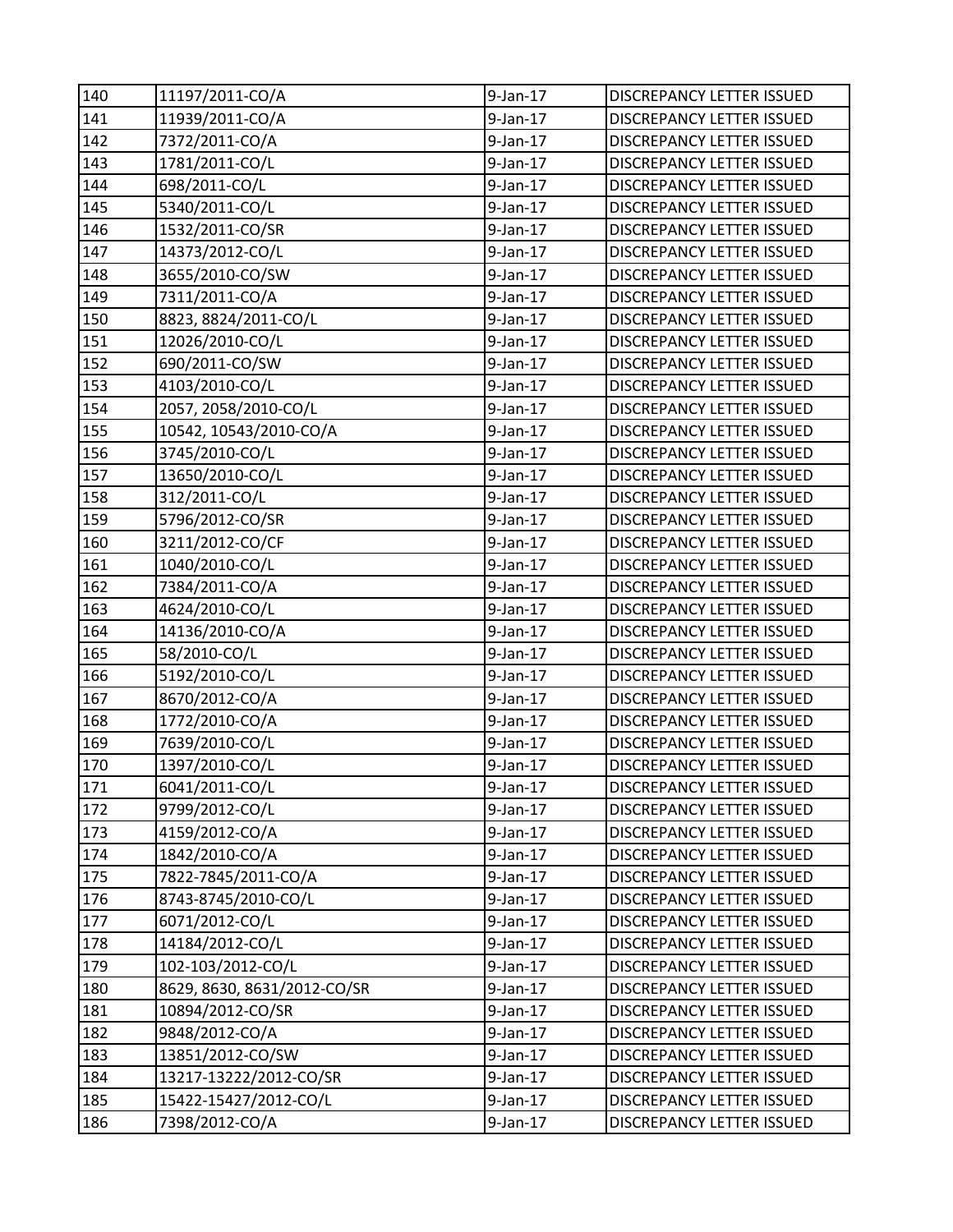| 187 | 4128/2010-CO/CF       | 10-Jan-17       | DISCREPANCY LETTER ISSUED        |
|-----|-----------------------|-----------------|----------------------------------|
| 188 | 587/2010-CO/SW        | 10-Jan-17       | <b>DISCREPANCY LETTER ISSUED</b> |
| 189 | 595/2010/CO/SW        | 10-Jan-17       | <b>DISCREPANCY LETTER ISSUED</b> |
| 190 | 2556/2010-CO/SR       | 10-Jan-17       | DISCREPANCY LETTER ISSUED        |
| 191 | 5194/2010-CO/L        | 10-Jan-17       | DISCREPANCY LETTER ISSUED        |
| 192 | 11941/2011-CO/A       | 10-Jan-17       | DISCREPANCY LETTER ISSUED        |
| 193 | 3757/2011-CO/A        | 10-Jan-17       | DISCREPANCY LETTER ISSUED        |
| 194 | 11410/2010-CO/L       | $10$ -Jan- $17$ | DISCREPANCY LETTER ISSUED        |
| 195 | 14690/2012-CO/L       | 10-Jan-17       | DISCREPANCY LETTER ISSUED        |
| 196 | 7403/2012-CO/A        | 10-Jan-17       | <b>DISCREPANCY LETTER ISSUED</b> |
| 197 | 8633-34/2012-CO/L     | 10-Jan-17       | DISCREPANCY LETTER ISSUED        |
| 198 | 5386/2012-CO/A        | 10-Jan-17       | DISCREPANCY LETTER ISSUED        |
| 199 | 7569/2012-CO/L        | $10$ -Jan- $17$ | DISCREPANCY LETTER ISSUED        |
| 200 | 5483/2012-CO/L        | 10-Jan-17       | DISCREPANCY LETTER ISSUED        |
| 201 | 2680/2012-CO/A        | 10-Jan-17       | DISCREPANCY LETTER ISSUED        |
| 202 | 9668/2012-CO/A        | 10-Jan-17       | <b>DISCREPANCY LETTER ISSUED</b> |
| 203 | 8036/2012-CO/L        | 10-Jan-17       | DISCREPANCY LETTER ISSUED        |
| 204 | 9338/2012-CO/SW       | $10$ -Jan- $17$ | <b>DISCREPANCY LETTER ISSUED</b> |
| 205 | 16486/2012-CO/L       | 10-Jan-17       | DISCREPANCY LETTER ISSUED        |
| 206 | 4945/2012-CO/L        | 10-Jan-17       | <b>DISCREPANCY LETTER ISSUED</b> |
| 207 | 3882-3905/2012-CO/SR  | 10-Jan-17       | DISCREPANCY LETTER ISSUED        |
| 208 | 5424/2012-CO/A        | 10-Jan-17       | DISCREPANCY LETTER ISSUED        |
| 209 | 4336/2010-CO/A        | $10$ -Jan- $17$ | DISCREPANCY LETTER ISSUED        |
| 210 | 1846/2010-CO/L        | 10-Jan-17       | DISCREPANCY LETTER ISSUED        |
| 211 | 5905/2010-CO/L        | 10-Jan-17       | DISCREPANCY LETTER ISSUED        |
| 212 | 4813/2012-CO/A        | 10-Jan-17       | DISCREPANCY LETTER ISSUED        |
| 213 | 11830/2012-CO/A       | 10-Jan-17       | <b>DISCREPANCY LETTER ISSUED</b> |
| 214 | 14221/2012-CO/L       | 10-Jan-17       | DISCREPANCY LETTER ISSUED        |
| 215 | 14013/2012-CO/L       | 10-Jan-17       | DISCREPANCY LETTER ISSUED        |
| 216 | 10570/2012-CO/A       | 10-Jan-17       | DISCREPANCY LETTER ISSUED        |
| 217 | 8042/2012/CO/L        | 10-Jan-17       | DISCREPANCY LETTER ISSUED        |
| 218 | 944/2012-CO/A         | 10-Jan-17       | DISCREPANCY LETTER ISSUED        |
| 219 | 879/2010-CO/CF        | 10-Jan-17       | <b>DISCREPANCY LETTER ISSUED</b> |
| 220 | 10868/2010-CO/A       | 10-Jan-17       | DISCREPANCY LETTER ISSUED        |
| 221 | 1919/2010-CO/CF       | 10-Jan-17       | DISCREPANCY LETTER ISSUED        |
| 222 | 604 & 606/2010-CO/CF  | $10$ -Jan- $17$ | DISCREPANCY LETTER ISSUED        |
| 223 | 14341/2012-CO/A       | 10-Jan-17       | DISCREPANCY LETTER ISSUED        |
| 224 | 10465/2012-CO/L       | 10-Jan-17       | <b>DISCREPANCY LETTER ISSUED</b> |
| 225 | 11106/2012-CO/A       | 10-Jan-17       | <b>DISCREPANCY LETTER ISSUED</b> |
| 226 | 15145/2012-CO/A       | 10-Jan-17       | DISCREPANCY LETTER ISSUED        |
| 227 | 15142/15143/2012/CO/A | $10$ -Jan- $17$ | DISCREPANCY LETTER ISSUED        |
| 228 | 11363/2012-CO/L       | 10-Jan-17       | DISCREPANCY LETTER ISSUED        |
| 229 | 14620/2012-CO/L       | 10-Jan-17       | DISCREPANCY LETTER ISSUED        |
| 230 | 16610-16611/2012-CO/A | 10-Jan-17       | DISCREPANCY LETTER ISSUED        |
| 231 | 14650/2012-CO/SW      | 10-Jan-17       | DISCREPANCY LETTER ISSUED        |
| 232 | 52253/2012-CO/L       | $10$ -Jan- $17$ | DISCREPANCY LETTER ISSUED        |
| 233 | 11348/2012-CO/L       | 10-Jan-17       | DISCREPANCY LETTER ISSUED        |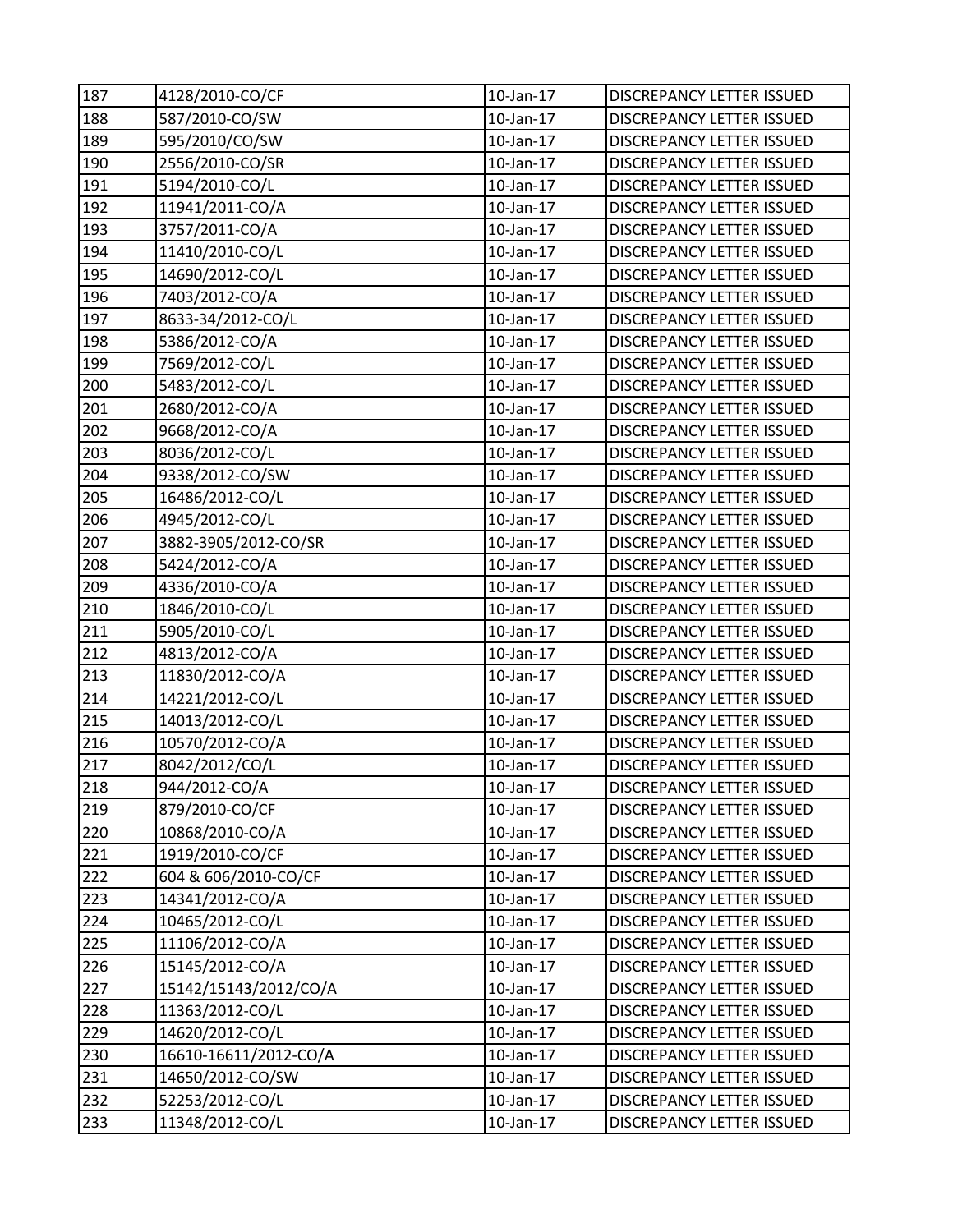| 234 | 8824/2010-CO/A                                     | $10$ -Jan- $17$ | <b>DISCREPANCY LETTER ISSUED</b> |
|-----|----------------------------------------------------|-----------------|----------------------------------|
| 235 | 2389/2010-CO/SW                                    | 10-Jan-17       | DISCREPANCY LETTER ISSUED        |
| 236 | 9238/2010-CO/L                                     | 10-Jan-17       | DISCREPANCY LETTER ISSUED        |
| 237 | 9177,9179/2012-CO/L                                | 10-Jan-17       | DISCREPANCY LETTER ISSUED        |
| 238 | 16006/2012-CO/L                                    | $10$ -Jan- $17$ | DISCREPANCY LETTER ISSUED        |
| 239 | 7253/2012-CO/L                                     | 10-Jan-17       | DISCREPANCY LETTER ISSUED        |
| 240 | 5613/2012-CO/A                                     | $10$ -Jan- $17$ | DISCREPANCY LETTER ISSUED        |
| 241 | 7442/2012-CO/CF                                    | $10$ -Jan- $17$ | DISCREPANCY LETTER ISSUED        |
| 242 | 11182/2012-CO/SR                                   | $10$ -Jan- $17$ | DISCREPANCY LETTER ISSUED        |
| 243 | 14593/2011-CO/M                                    | 10-Jan-17       | DISCREPANCY LETTER ISSUED        |
| 244 | 10341,10342/2011-CO/L                              | 10-Jan-17       | DISCREPANCY LETTER ISSUED        |
| 245 | 6099/2011-CO/SR                                    | 10-Jan-17       | DISCREPANCY LETTER ISSUED        |
| 246 | 10679/2011-CO/L                                    | $10$ -Jan- $17$ | DISCREPANCY LETTER ISSUED        |
| 247 | 3928/2011-CO/CF                                    | $10$ -Jan- $17$ | DISCREPANCY LETTER ISSUED        |
| 248 | 7318/2010-CO/L                                     | $10$ -Jan- $17$ | DISCREPANCY LETTER ISSUED        |
| 249 | 6598/2011-CO/SR                                    | 10-Jan-17       | DISCREPANCY LETTER ISSUED        |
| 250 | 9355-56/2012-CO/A                                  | 10-Jan-17       | DISCREPANCY LETTER ISSUED        |
| 251 | 2679-85/2011-CO/SR                                 | 10-Jan-17       | <b>DISCREPANCY LETTER ISSUED</b> |
| 252 | 12524/2011-CO/L                                    | 10-Jan-17       | DISCREPANCY LETTER ISSUED        |
| 253 | 14125/2012-CO/A                                    | $10$ -Jan- $17$ | <b>DISCREPANCY LETTER ISSUED</b> |
| 254 | 11639-11640/2012-CO/SW                             | 10-Jan-17       | DISCREPANCY LETTER ISSUED        |
| 255 | 5274,5238,5303,5302,5299,5294,5297,5296/           | 10-Jan-17       | DISCREPANCY LETTER ISSUED        |
|     | 2012-CO/M                                          |                 |                                  |
| 256 | 5055/2011-CO/A                                     | $10$ -Jan- $17$ | DISCREPANCY LETTER ISSUED        |
| 257 | 15074,15083,15087,15097,15100,15103,1510 10-Jan-17 |                 | DISCREPANCY LETTER ISSUED        |
|     | 6/2011-CO/L                                        |                 |                                  |
| 258 | 10822/2012-CO/A                                    | 10-Jan-17       | DISCREPANCY LETTER ISSUED        |
| 259 | 3476/2011-CO/A                                     | $10$ -Jan- $17$ | DISCREPANCY LETTER ISSUED        |
| 260 | 6376/2011-CO/L                                     | 10-Jan-17       | DISCREPANCY LETTER ISSUED        |
| 261 | 6348 & 6350/2011-CO/L                              | 10-Jan-17       | DISCREPANCY LETTER ISSUED        |
| 262 | 13906-08/2012-CO/L                                 | $10$ -Jan- $17$ | DISCREPANCY LETTER ISSUED        |
| 263 | 9666/2012-CO/A                                     | 10-Jan-17       | DISCREPANCY LETTER ISSUED        |
| 264 | 6068/2012-CO/A                                     | 10-Jan-17       | <b>DISCREPANCY LETTER ISSUED</b> |
| 265 | 3209/2012-CO/L                                     | 10-Jan-17       | <b>DISCREPANCY LETTER ISSUED</b> |
| 266 | 11066,11068,11074/2011-CO/A                        | 10-Jan-17       | DISCREPANCY LETTER ISSUED        |
| 267 | 11687-68/2011-CO/L                                 | 10-Jan-17       | DISCREPANCY LETTER ISSUED        |
| 268 | 9070/2012-CO/L                                     | 10-Jan-17       | DISCREPANCY LETTER ISSUED        |
| 269 | 12722-12731/2011-CO/L                              | 10-Jan-17       | DISCREPANCY LETTER ISSUED        |
| 270 | 9647/2012-CO/A                                     | $11$ -Jan- $17$ | DISCREPANCY LETTER ISSUED        |
| 271 | 15301/2012-CO/L                                    | $11$ -Jan- $17$ | DISCREPANCY LETTER ISSUED        |
| 272 | 8839/2012-CO/L                                     | $11$ -Jan- $17$ | DISCREPANCY LETTER ISSUED        |
| 273 | 13098/2012-CO/L                                    | $11$ -Jan- $17$ | DISCREPANCY LETTER ISSUED        |
| 274 | 16459/2012-CO/L                                    | $11$ -Jan- $17$ | <b>DISCREPANCY LETTER ISSUED</b> |
| 275 | 24068/2012-CO/A                                    | $11$ -Jan- $17$ | <b>DISCREPANCY LETTER ISSUED</b> |
| 276 | 7578-7581/2012-CO/SW                               | 11-Jan-17       | DISCREPANCY LETTER ISSUED        |
| 277 | 8057/2012-CO/A                                     | $11$ -Jan- $17$ | DISCREPANCY LETTER ISSUED        |
| 278 | 10921/2010-CO/A                                    | 11-Jan-17       | DISCREPANCY LETTER ISSUED        |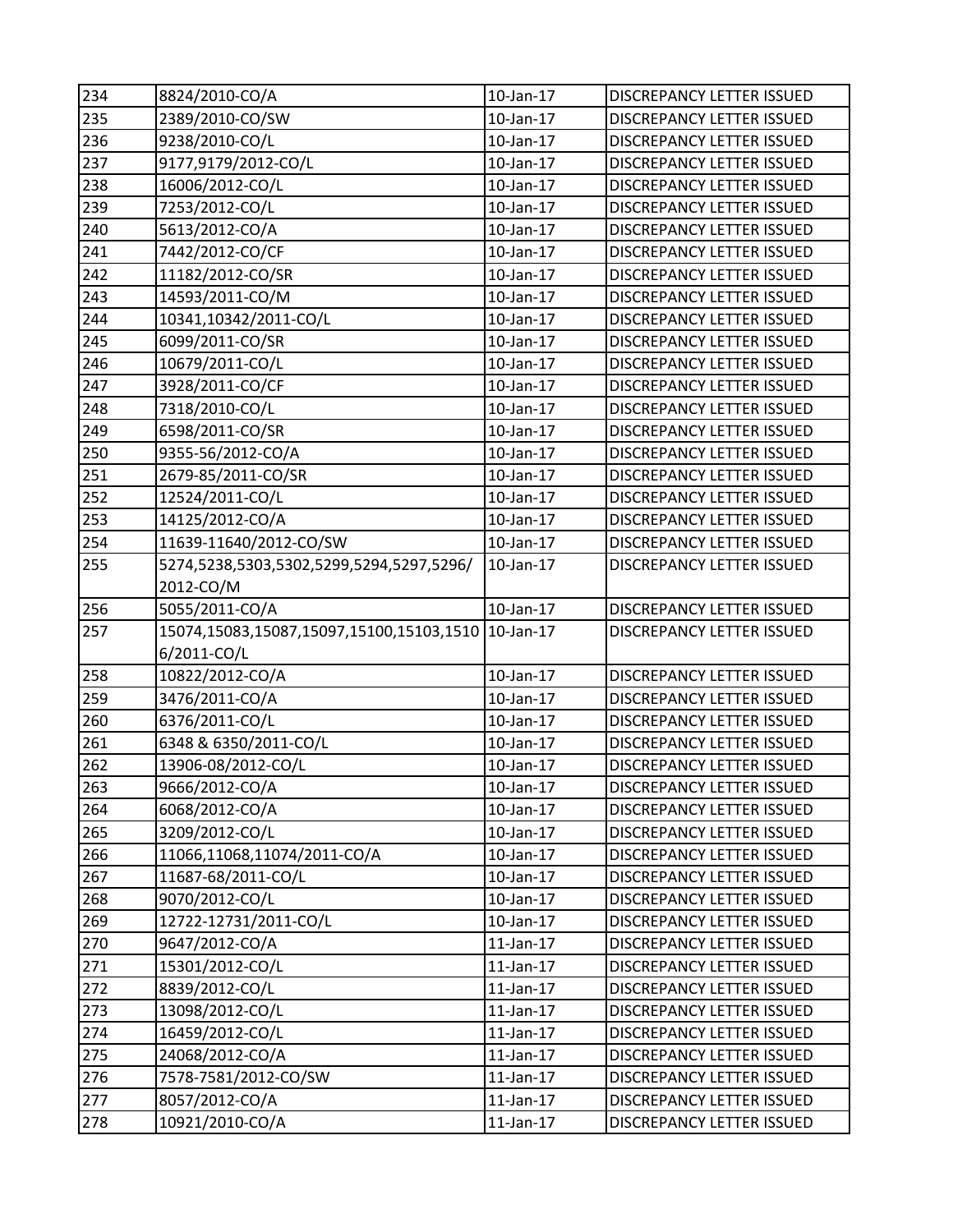| 279 | 4049/2012-CO/A                           | $11$ -Jan- $17$ | DISCREPANCY LETTER ISSUED        |
|-----|------------------------------------------|-----------------|----------------------------------|
| 280 | 3871/2012-CO/L                           | $11$ -Jan- $17$ | <b>DISCREPANCY LETTER ISSUED</b> |
| 281 | 16188/2012-CO/A                          | $11$ -Jan- $17$ | <b>DISCREPANCY LETTER ISSUED</b> |
| 282 | 9336/2011-CO/L                           | $11$ -Jan- $17$ | DISCREPANCY LETTER ISSUED        |
| 283 | 16338, 16339, 16340/2012-CO/L            | $11$ -Jan- $17$ | DISCREPANCY LETTER ISSUED        |
| 284 | 14715/2012-CO/L                          | $11$ -Jan- $17$ | DISCREPANCY LETTER ISSUED        |
| 285 | 16193/2012-CO/A                          | $11$ -Jan- $17$ | DISCREPANCY LETTER ISSUED        |
| 286 | 5450/2012-CO/L                           | $11$ -Jan- $17$ | DISCREPANCY LETTER ISSUED        |
| 287 | 14727/2012-CO/L                          | $11$ -Jan- $17$ | DISCREPANCY LETTER ISSUED        |
| 288 | 4766/2012-CO/L                           | $11$ -Jan- $17$ | <b>DISCREPANCY LETTER ISSUED</b> |
| 289 | 9777/2012-CO/A                           | 11-Jan-17       | <b>DISCREPANCY LETTER ISSUED</b> |
| 290 | 5861/2012-CO/SW                          | $11$ -Jan- $17$ | DISCREPANCY LETTER ISSUED        |
| 291 | 4773, 4674, 4676, 4677, 4678, 5177/2012- | $11$ -Jan- $17$ | <b>DISCREPANCY LETTER ISSUED</b> |
|     | CO/A                                     |                 |                                  |
| 292 | 5851/2012-CO/L                           | $11$ -Jan- $17$ | DISCREPANCY LETTER ISSUED        |
| 293 | 7477-7478/2012-CO/A                      | $11$ -Jan- $17$ | <b>DISCREPANCY LETTER ISSUED</b> |
| 294 | 15831 - 15838/2012-CO/SW                 | 11-Jan-17       | DISCREPANCY LETTER ISSUED        |
| 295 | 14628/2012-CO/A                          | $11$ -Jan- $17$ | DISCREPANCY LETTER ISSUED        |
| 296 | 9284/2012-CO/A                           | $11$ -Jan- $17$ | DISCREPANCY LETTER ISSUED        |
| 297 | 5327/2012-CO/A                           | 11-Jan-17       | <b>DISCREPANCY LETTER ISSUED</b> |
| 298 | 12557/2010-CO/L                          | $11$ -Jan- $17$ | <b>DISCREPANCY LETTER ISSUED</b> |
| 299 | 8653/2010-CO/L                           | $11$ -Jan- $17$ | DISCREPANCY LETTER ISSUED        |
| 300 | 6405-6410/2010-CO/SR                     | $11$ -Jan- $17$ | DISCREPANCY LETTER ISSUED        |
| 301 | 13925/2010-CO/A                          | $11$ -Jan- $17$ | DISCREPANCY LETTER ISSUED        |
| 302 | 2654/2010-CO/A                           | $11$ -Jan- $17$ | DISCREPANCY LETTER ISSUED        |
| 303 | 13349/2011-CO/L                          | $11$ -Jan- $17$ | <b>DISCREPANCY LETTER ISSUED</b> |
| 304 | 3421/2012-CO/L                           | $11$ -Jan- $17$ | DISCREPANCY LETTER ISSUED        |
| 305 | 14146/2010-CO/A                          | $11$ -Jan- $17$ | DISCREPANCY LETTER ISSUED        |
| 306 | 15091/2011-CO/L                          | 12-Jan-17       | DISCREPANCY LETTER ISSUED        |
| 307 | 6064/2012-CO/A                           | $12$ -Jan- $17$ | <b>DISCREPANCY LETTER ISSUED</b> |
| 308 | 905-906/2011-CO/L                        | 12-Jan-17       | DISCREPANCY LETTER ISSUED        |
| 309 | 7743/7745-7752/2011-CO/L                 | 12-Jan-17       | DISCREPANCY LETTER ISSUED        |
| 310 | 11756/2011-CO/L                          | 12-Jan-17       | DISCREPANCY LETTER ISSUED        |
| 311 | 14818/2011-CO/L                          | 12-Jan-17       | DISCREPANCY LETTER ISSUED        |
| 312 | 14266/2011-CO/CF                         | 12-Jan-17       | DISCREPANCY LETTER ISSUED        |
| 313 | 11220/2012-CO/L                          | 12-Jan-17       | DISCREPANCY LETTER ISSUED        |
| 314 | 11499/2012-CO/A                          | 12-Jan-17       | DISCREPANCY LETTER ISSUED        |
| 315 | 15529/2011-CO/L                          | 12-Jan-17       | DISCREPANCY LETTER ISSUED        |
| 316 | 8243/2012-CO/SW                          | 12-Jan-17       | <b>DISCREPANCY LETTER ISSUED</b> |
| 317 | 7114/2012-CO/L                           | 12-Jan-17       | DISCREPANCY LETTER ISSUED        |
| 318 | 8056/2012-CO/L                           | 12-Jan-17       | DISCREPANCY LETTER ISSUED        |
| 319 | 14976-14977/2011-CO/L                    | 12-Jan-17       | DISCREPANCY LETTER ISSUED        |
| 320 | 6195/2012-CO/CF                          | 12-Jan-17       | DISCREPANCY LETTER ISSUED        |
| 321 | 843/2010-CO/SW                           | 12-Jan-17       | <b>DISCREPANCY LETTER ISSUED</b> |
| 322 | 1454/2011-CO/A                           | 12-Jan-17       | DISCREPANCY LETTER ISSUED        |
| 323 | 13326/2010-CO/A                          | 12-Jan-17       | DISCREPANCY LETTER ISSUED        |
| 324 | 7527/2010-CO/SW                          | 12-Jan-17       | DISCREPANCY LETTER ISSUED        |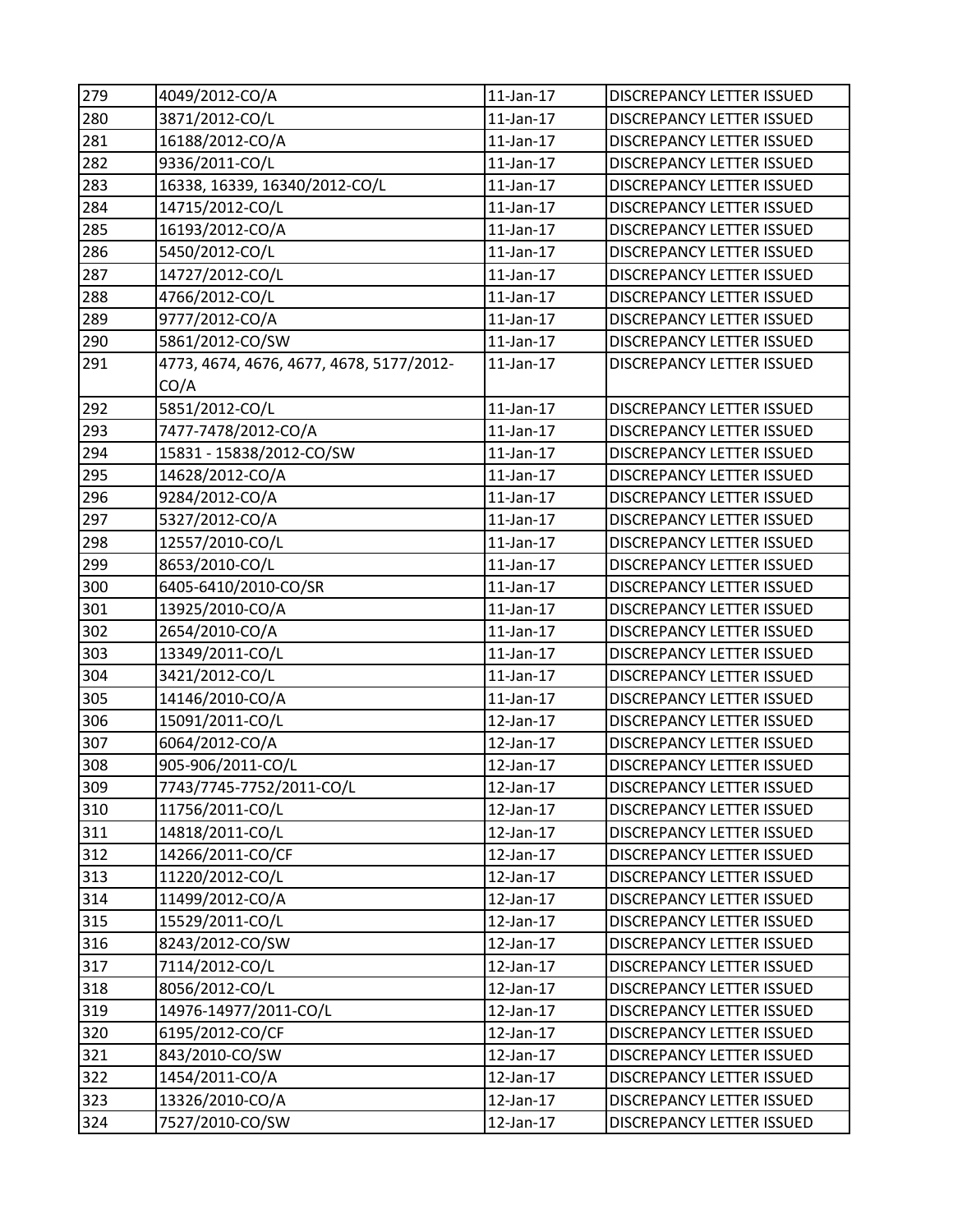| 325 | 201/2011-CO/L                 | 12-Jan-17 | DISCREPANCY LETTER ISSUED        |
|-----|-------------------------------|-----------|----------------------------------|
| 326 | 13611/2011-CO/A               | 12-Jan-17 | DISCREPANCY LETTER ISSUED        |
| 327 | 11061/2011-CO/A               | 12-Jan-17 | <b>DISCREPANCY LETTER ISSUED</b> |
| 328 | 15418/2011-CO/L               | 12-Jan-17 | DISCREPANCY LETTER ISSUED        |
| 329 | 10826/2011-CO/A               | 12-Jan-17 | <b>DISCREPANCY LETTER ISSUED</b> |
| 330 | 6288/2011-CO/L                | 12-Jan-17 | <b>DISCREPANCY LETTER ISSUED</b> |
| 331 | 84/2011-CO/L                  | 12-Jan-17 | DISCREPANCY LETTER ISSUED        |
| 332 | 14464/2011-CO/L               | 12-Jan-17 | DISCREPANCY LETTER ISSUED        |
| 333 | 9391/2011-CO/SR               | 12-Jan-17 | DISCREPANCY LETTER ISSUED        |
| 334 | 8932/2012-CO/A                | 12-Jan-17 | <b>DISCREPANCY LETTER ISSUED</b> |
| 335 | 7669/2012-CO/A                | 12-Jan-17 | DISCREPANCY LETTER ISSUED        |
| 336 | 8316/2012-CO/L                | 12-Jan-17 | DISCREPANCY LETTER ISSUED        |
| 337 | 14178/2012-CO/SR              | 12-Jan-17 | DISCREPANCY LETTER ISSUED        |
| 338 | 2618/2012-CO/A                | 12-Jan-17 | <b>DISCREPANCY LETTER ISSUED</b> |
| 339 | 3782-84/2011-CO/L             | 12-Jan-17 | DISCREPANCY LETTER ISSUED        |
| 340 | 15302/2011-CO/SR              | 12-Jan-17 | DISCREPANCY LETTER ISSUED        |
| 341 | 010068/2010-CO/L              | 12-Jan-17 | DISCREPANCY LETTER ISSUED        |
| 342 | 13449/2010-CO/L               | 12-Jan-17 | DISCREPANCY LETTER ISSUED        |
| 343 | 2207/2010-CO/L                | 12-Jan-17 | <b>DISCREPANCY LETTER ISSUED</b> |
| 344 | 2605-08/2012-CO/L             | 12-Jan-17 | DISCREPANCY LETTER ISSUED        |
| 345 | 4948,4950,4952,4953/2012-CO/M | 12-Jan-17 | DISCREPANCY LETTER ISSUED        |
| 346 | 1611-1616/2012-CO/L           | 12-Jan-17 | DISCREPANCY LETTER ISSUED        |
| 347 | 9671/2012-CO/A                | 12-Jan-17 | DISCREPANCY LETTER ISSUED        |
| 348 | 9645/2012-CO/SR               | 12-Jan-17 | DISCREPANCY LETTER ISSUED        |
| 349 | 9323/2012-CO/A                | 12-Jan-17 | DISCREPANCY LETTER ISSUED        |
| 350 | 8064/2011-CO/L                | 12-Jan-17 | <b>DISCREPANCY LETTER ISSUED</b> |
| 351 | 10295/2011-CO/A               | 12-Jan-17 | DISCREPANCY LETTER ISSUED        |
| 352 | 7971-72/2011-CO/L             | 12-Jan-17 | DISCREPANCY LETTER ISSUED        |
| 353 | 8025/2011-CO/A                | 12-Jan-17 | DISCREPANCY LETTER ISSUED        |
| 354 | 10564/2010-CO/A               | 12-Jan-17 | <b>DISCREPANCY LETTER ISSUED</b> |
| 355 | 11675/2010-CO/L               | 12-Jan-17 | <b>DISCREPANCY LETTER ISSUED</b> |
| 356 | 9940/2010-CO/A                | 12-Jan-17 | DISCREPANCY LETTER ISSUED        |
| 357 | 13360/2012-CO/SW              | 12-Jan-17 | <b>DISCREPANCY LETTER ISSUED</b> |
| 358 | 15860/2012-CO/A               | 12-Jan-17 | <b>DISCREPANCY LETTER ISSUED</b> |
| 359 | 12459-60/2011-CO/SR           | 12-Jan-17 | <b>DISCREPANCY LETTER ISSUED</b> |
| 360 | 13469/2011-CO/A               | 12-Jan-17 | <b>DISCREPANCY LETTER ISSUED</b> |
| 361 | 1695-96/2011-CO/A             | 12-Jan-17 | DISCREPANCY LETTER ISSUED        |
| 362 | 4525/2012-CO/A                | 12-Jan-17 | DISCREPANCY LETTER ISSUED        |
| 363 | 14424/2011-CO/L               | 12-Jan-17 | DISCREPANCY LETTER ISSUED        |
| 364 | 14596-97/2011-CO/A            | 12-Jan-17 | DISCREPANCY LETTER ISSUED        |
| 365 | 7873/2011-CO/L                | 12-Jan-17 | DISCREPANCY LETTER ISSUED        |
| 366 | 6250/2012-CO/A                | 12-Jan-17 | DISCREPANCY LETTER ISSUED        |
| 367 | 6196/2012-CO/CF               | 12-Jan-17 | DISCREPANCY LETTER ISSUED        |
| 368 | 4707-08/2012-CO/A             | 12-Jan-17 | <b>DISCREPANCY LETTER ISSUED</b> |
| 369 | 8928/2012-CO/SR               | 12-Jan-17 | DISCREPANCY LETTER ISSUED        |
| 370 | 8558/2010-CO/L                | 12-Jan-17 | DISCREPANCY LETTER ISSUED        |
| 371 | 9899/2012-CO/A                | 12-Jan-17 | DISCREPANCY LETTER ISSUED        |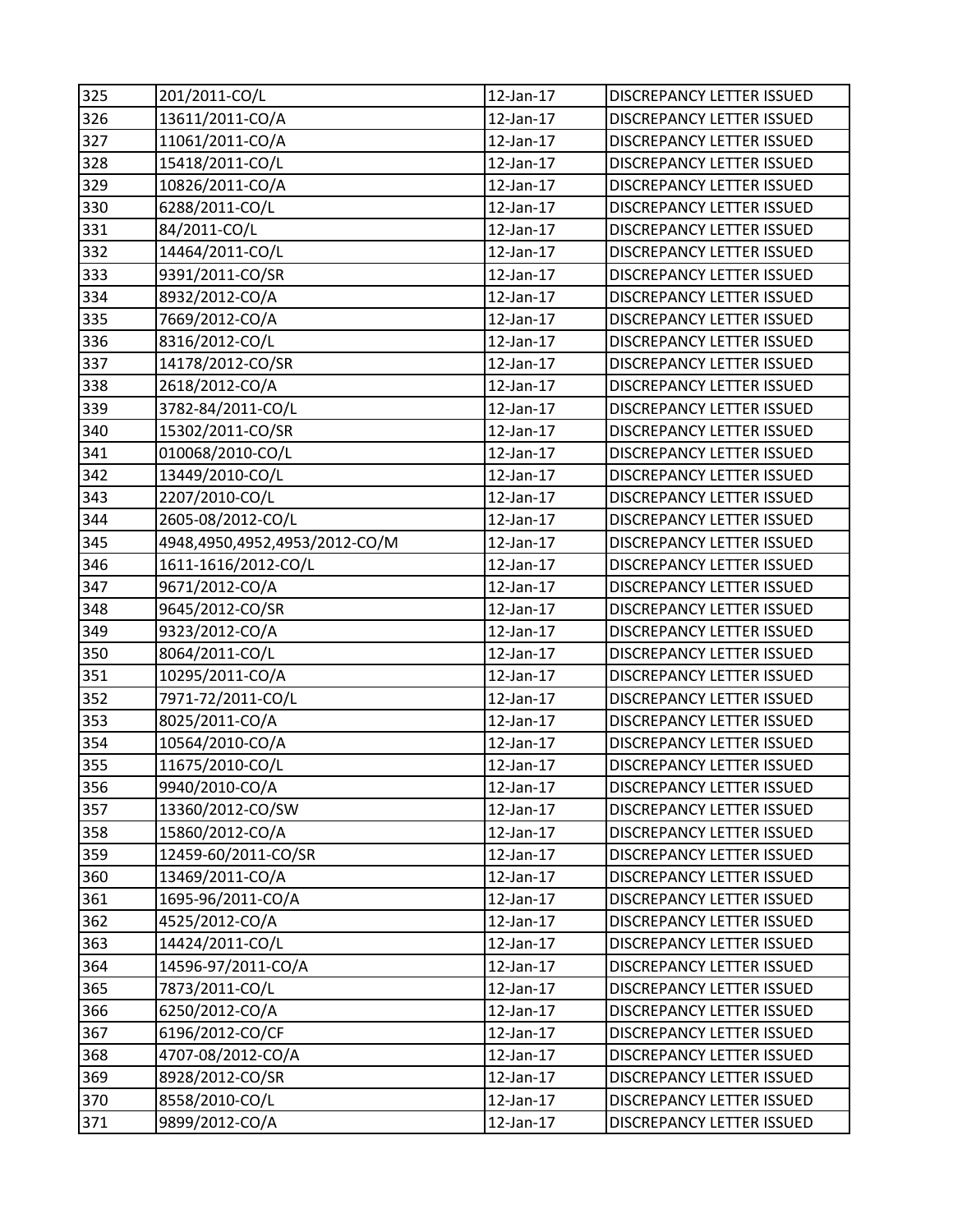| 372 | 7039/2012-CO/L              | 12-Jan-17       | DISCREPANCY LETTER ISSUED        |
|-----|-----------------------------|-----------------|----------------------------------|
| 373 | 2856/2012-CO/SR             | 12-Jan-17       | <b>DISCREPANCY LETTER ISSUED</b> |
| 374 | 7204-05/2012-CO/L           | 12-Jan-17       | DISCREPANCY LETTER ISSUED        |
| 375 | 11065/2012-CO/A             | 12-Jan-17       | DISCREPANCY LETTER ISSUED        |
| 376 | 5192/2011/CO/L              | $12$ -Jan- $17$ | DISCREPANCY LETTER ISSUED        |
| 377 | 7969/2012-CO/SR             | 12-Jan-17       | <b>DISCREPANCY LETTER ISSUED</b> |
| 378 | 13514/012-CO/SW             | 12-Jan-17       | DISCREPANCY LETTER ISSUED        |
| 379 | 3744/2012-CO/L              | 12-Jan-17       | DISCREPANCY LETTER ISSUED        |
| 380 | 6809/2012-CO/A              | 12-Jan-17       | DISCREPANCY LETTER ISSUED        |
| 381 | 5618/5626/2012-CO/A         | 12-Jan-17       | DISCREPANCY LETTER ISSUED        |
| 382 | 3206-05/2012-CO/A           | 12-Jan-17       | <b>DISCREPANCY LETTER ISSUED</b> |
| 383 | 13985/2012-CO/L             | 12-Jan-17       | DISCREPANCY LETTER ISSUED        |
| 384 | 14429/2012-CO/SR            | 12-Jan-17       | DISCREPANCY LETTER ISSUED        |
| 385 | 12070/2012-CO/SW            | 12-Jan-17       | DISCREPANCY LETTER ISSUED        |
| 386 | 11568/2012-CO/L             | $12$ -Jan- $17$ | DISCREPANCY LETTER ISSUED        |
| 387 | 8758/2012-CO/L              | 12-Jan-17       | <b>DISCREPANCY LETTER ISSUED</b> |
| 388 | 11570/2012-CO/L             | 12-Jan-17       | DISCREPANCY LETTER ISSUED        |
| 389 | 6197/2012-CO/CF             | 12-Jan-17       | <b>DISCREPANCY LETTER ISSUED</b> |
| 390 | 8737/2012-CO/A              | 12-Jan-17       | <b>DISCREPANCY LETTER ISSUED</b> |
| 391 | 9640/2012-CO/A              | 12-Jan-17       | <b>DISCREPANCY LETTER ISSUED</b> |
| 392 | 10745/2012-CO/L             | 12-Jan-17       | DISCREPANCY LETTER ISSUED        |
| 393 | 13050/2012-CO/SR            | 12-Jan-17       | DISCREPANCY LETTER ISSUED        |
| 394 | 15173/2012-CO/L             | 12-Jan-17       | DISCREPANCY LETTER ISSUED        |
| 395 | 16313/2012-CO/L             | 12-Jan-17       | DISCREPANCY LETTER ISSUED        |
| 396 | 14668/2012-CO/L             | 12-Jan-17       | DISCREPANCY LETTER ISSUED        |
| 397 | 14038/2012-CO/L             | 12-Jan-17       | <b>DISCREPANCY LETTER ISSUED</b> |
| 398 | 8032/2012-CO/A              | 12-Jan-17       | DISCREPANCY LETTER ISSUED        |
| 399 | 7500/2011-CO/A              | 12-Jan-17       | DISCREPANCY LETTER ISSUED        |
| 400 | 12224/2011/CO/L             | 12-Jan-17       | DISCREPANCY LETTER ISSUED        |
| 401 | 14214/2011-CO/A             | 12-Jan-17       | <b>DISCREPANCY LETTER ISSUED</b> |
| 402 | 14638/14639/14640/2012-CO/A | 12-Jan-17       | DISCREPANCY LETTER ISSUED        |
| 403 | 16254-16256/2012/CO/SR      | 12-Jan-17       | DISCREPANCY LETTER ISSUED        |
| 404 | 1634/2012-CO/L              | 12-Jan-17       | <b>DISCREPANCY LETTER ISSUED</b> |
| 405 | 15324/2012-CO/L             | 12-Jan-17       | DISCREPANCY LETTER ISSUED        |
| 406 | 14247/2012-CO/L             | 12-Jan-17       | DISCREPANCY LETTER ISSUED        |
| 407 | 7755/2012-CO/A              | 12-Jan-17       | DISCREPANCY LETTER ISSUED        |
| 408 | 7387/2012-CO/A              | 12-Jan-17       | DISCREPANCY LETTER ISSUED        |
| 409 | 8284-8285/2012-CO/A         | 12-Jan-17       | <b>DISCREPANCY LETTER ISSUED</b> |
| 410 | 2043/2012-CO/A              | 12-Jan-17       | <b>DISCREPANCY LETTER ISSUED</b> |
| 411 | 7756/2012-CO/A              | 12-Jan-17       | DISCREPANCY LETTER ISSUED        |
| 412 | 2137/2012-CO/L              | 12-Jan-17       | DISCREPANCY LETTER ISSUED        |
| 413 | 7813/2012-CO/A              | 12-Jan-17       | DISCREPANCY LETTER ISSUED        |
| 414 | 15473/2012-CO/A             | 12-Jan-17       | <b>DISCREPANCY LETTER ISSUED</b> |
| 415 | 3428-3433/2012-CO/L         | 12-Jan-17       | <b>DISCREPANCY LETTER ISSUED</b> |
| 416 | 5222/2011-CO/A              | 12-Jan-17       | DISCREPANCY LETTER ISSUED        |
| 417 | 8109, 8113, 8115/2011-CO/A  | 12-Jan-17       | DISCREPANCY LETTER ISSUED        |
| 418 | 8381/2011-CO/L              | 12-Jan-17       | DISCREPANCY LETTER ISSUED        |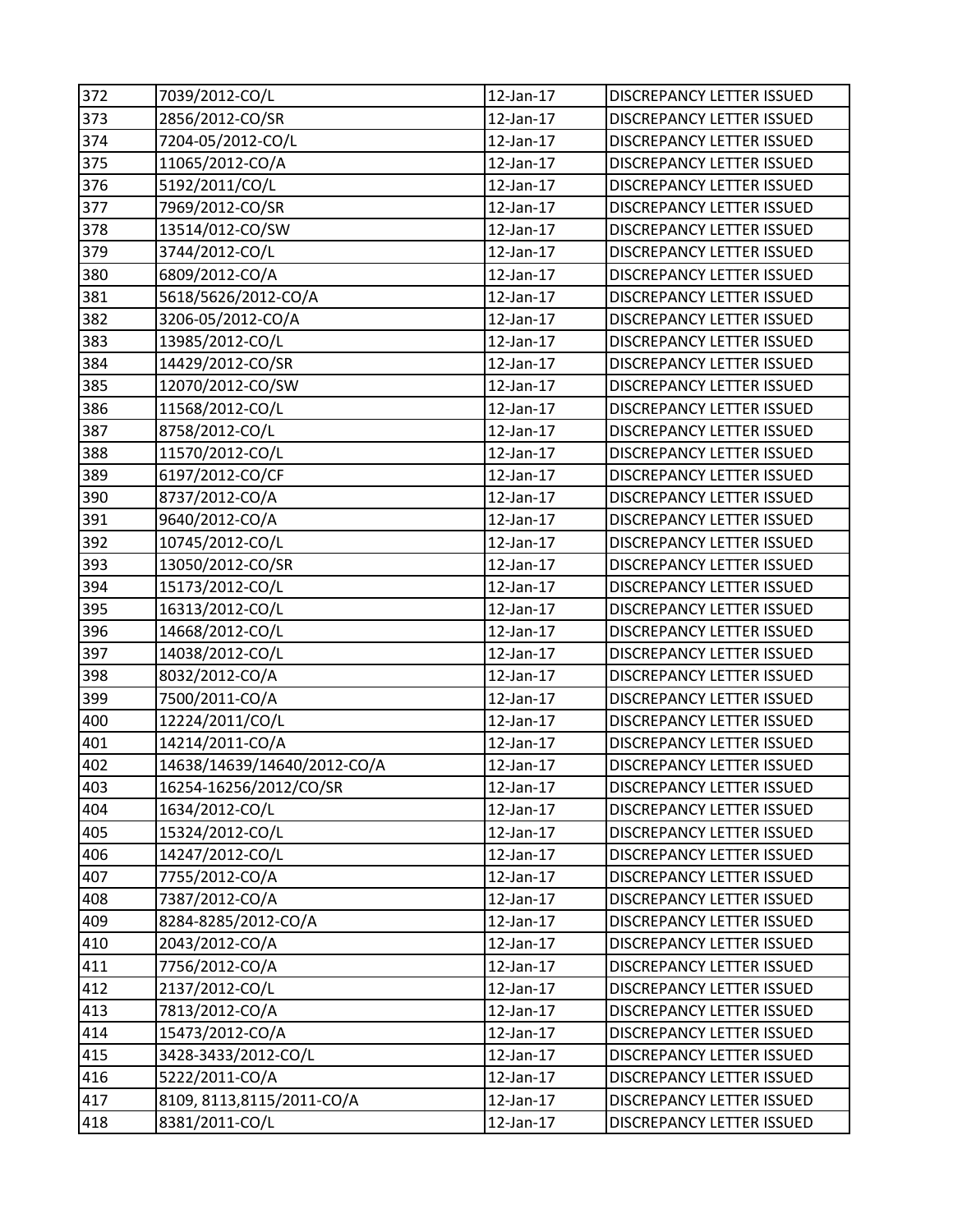| 419 | 13824/2011-CO/SR           | 12-Jan-17       | DISCREPANCY LETTER ISSUED        |
|-----|----------------------------|-----------------|----------------------------------|
| 420 | 3631-3633/2011-CO/SR       | 12-Jan-17       | <b>DISCREPANCY LETTER ISSUED</b> |
| 421 | 6920/2011-CO/A             | 12-Jan-17       | <b>DISCREPANCY LETTER ISSUED</b> |
| 422 | 381/2011-CO/A              | 12-Jan-17       | DISCREPANCY LETTER ISSUED        |
| 423 | 778/2011-CO/L              | 12-Jan-17       | DISCREPANCY LETTER ISSUED        |
| 424 | 13659-13666/2012-CO/SW     | 12-Jan-17       | DISCREPANCY LETTER ISSUED        |
| 425 | 143-148/139,141/2012-CO/CF | 12-Jan-17       | DISCREPANCY LETTER ISSUED        |
| 426 | 7754/2012-CO/A             | 12-Jan-17       | <b>DISCREPANCY LETTER ISSUED</b> |
| 427 | 3253/2012-CO/A             | 12-Jan-17       | DISCREPANCY LETTER ISSUED        |
| 428 | 952/2012-CO/A              | 12-Jan-17       | DISCREPANCY LETTER ISSUED        |
| 429 | 1654&1657/2012-CO/A        | 12-Jan-17       | <b>DISCREPANCY LETTER ISSUED</b> |
| 430 | 1337/2012-CO/A             | $12$ -Jan- $17$ | DISCREPANCY LETTER ISSUED        |
| 431 | 3931/2012-CO/SR            | 12-Jan-17       | DISCREPANCY LETTER ISSUED        |
| 432 | 1681-82/2012-CO/CF         | 12-Jan-17       | DISCREPANCY LETTER ISSUED        |
| 433 | 1364/2012-CO/A             | 12-Jan-17       | DISCREPANCY LETTER ISSUED        |
| 434 | 3958-961/2012-CO/A         | 12-Jan-17       | <b>DISCREPANCY LETTER ISSUED</b> |
| 435 | 3919-920/2012-CO/SW        | 12-Jan-17       | DISCREPANCY LETTER ISSUED        |
| 436 | 1483-86/2012-CO/SR         | 12-Jan-17       | DISCREPANCY LETTER ISSUED        |
| 437 | 16170/2012-CO/A            | 12-Jan-17       | DISCREPANCY LETTER ISSUED        |
| 438 | 7700-7703/2012-CO/L        | 12-Jan-17       | <b>DISCREPANCY LETTER ISSUED</b> |
| 439 | 5180/2012-CO/A             | 12-Jan-17       | DISCREPANCY LETTER ISSUED        |
| 440 | 11192/2011-CO/L            | 12-Jan-17       | DISCREPANCY LETTER ISSUED        |
| 441 | 11173/2012-CO/L            | 12-Jan-17       | DISCREPANCY LETTER ISSUED        |
| 442 | 10306-10315/2011-CO/L      | 12-Jan-17       | DISCREPANCY LETTER ISSUED        |
| 443 | 6208/2011-CO/A             | 12-Jan-17       | DISCREPANCY LETTER ISSUED        |
| 444 | 6628/2011-CO/A             | 12-Jan-17       | <b>DISCREPANCY LETTER ISSUED</b> |
| 445 | 7112/2011-CO/SR            | 12-Jan-17       | DISCREPANCY LETTER ISSUED        |
| 446 | 222/2010-CO/L              | 12-Jan-17       | DISCREPANCY LETTER ISSUED        |
| 447 | 3257/2011-CO/L             | 12-Jan-17       | DISCREPANCY LETTER ISSUED        |
| 448 | 3902-13/2011-CO/L          | 12-Jan-17       | DISCREPANCY LETTER ISSUED        |
| 449 | 5908/2011-CO/L             | 12-Jan-17       | DISCREPANCY LETTER ISSUED        |
| 450 | 6209/2011-CO/A             | 12-Jan-17       | DISCREPANCY LETTER ISSUED        |
| 451 | 3256/2011-CO/L             | 12-Jan-17       | DISCREPANCY LETTER ISSUED        |
| 452 | 1641-1655/2011-CO/SR       | 12-Jan-17       | DISCREPANCY LETTER ISSUED        |
| 453 | 12208-12214/2011-CO/SR     | 12-Jan-17       | DISCREPANCY LETTER ISSUED        |
| 454 | 11555/2011-CO/A            | 12-Jan-17       | DISCREPANCY LETTER ISSUED        |
| 455 | 1667/2011-CO/L             | 12-Jan-17       | <b>DISCREPANCY LETTER ISSUED</b> |
| 456 | 9831-32/2011-CO/CF         | 12-Jan-17       | DISCREPANCY LETTER ISSUED        |
| 457 | 15532-38/2011-CO/SR        | 12-Jan-17       | DISCREPANCY LETTER ISSUED        |
| 458 | 14448/2011-CO/A            | 12-Jan-17       | DISCREPANCY LETTER ISSUED        |
| 459 | 11579/2011-CO/L            | 12-Jan-17       | DISCREPANCY LETTER ISSUED        |
| 460 | 11588/2011-CO/A            | 12-Jan-17       | DISCREPANCY LETTER ISSUED        |
| 461 | 15396-15400/2011           | 12-Jan-17       | DISCREPANCY LETTER ISSUED        |
| 462 | 15475/2012-CO/SW           | 12-Jan-17       | DISCREPANCY LETTER ISSUED        |
| 463 | 3779/2012-CO/L             | 12-Jan-17       | DISCREPANCY LETTER ISSUED        |
| 464 | 15467/15470/2012-CO/L      | 12-Jan-17       | DISCREPANCY LETTER ISSUED        |
| 465 | 3840-44/2012-CO/L          | 12-Jan-17       | DISCREPANCY LETTER ISSUED        |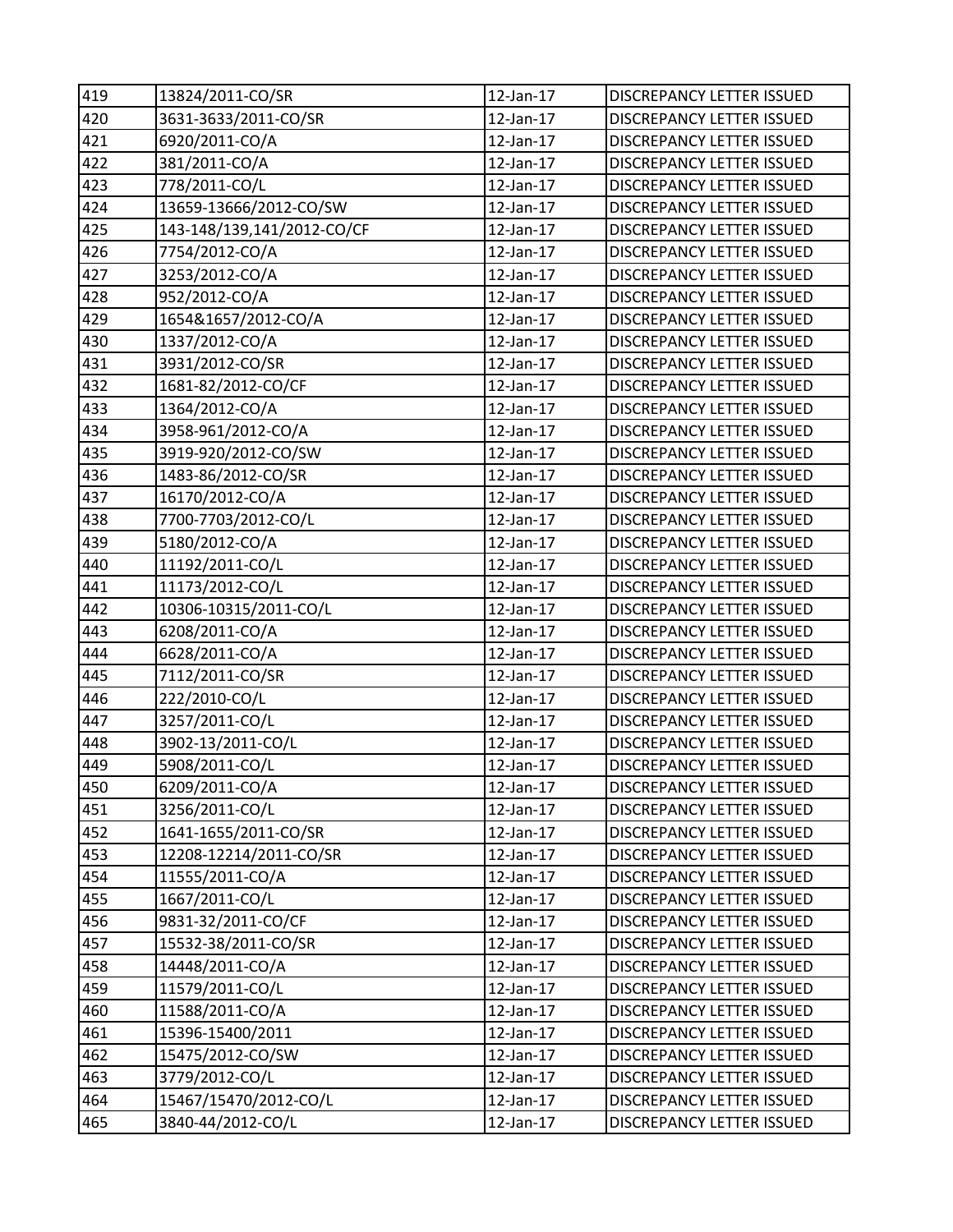| 466 | 16300/2012-CO/SR                   | 12-Jan-17       | DISCREPANCY LETTER ISSUED        |
|-----|------------------------------------|-----------------|----------------------------------|
| 467 | 11461-62/2012-CO/SR                | 12-Jan-17       | <b>DISCREPANCY LETTER ISSUED</b> |
| 468 | 16376/2012-CO/L                    | $12$ -Jan- $17$ | DISCREPANCY LETTER ISSUED        |
| 469 | 14333,14331,14335,14326/2012-CO/A  | 12-Jan-17       | DISCREPANCY LETTER ISSUED        |
| 470 | 13057-066/2012-CO/L                | 12-Jan-17       | DISCREPANCY LETTER ISSUED        |
| 471 | 2205/2012-CO/L                     | 12-Jan-17       | DISCREPANCY LETTER ISSUED        |
| 472 | 907/2012-CO/A                      | 12-Jan-17       | DISCREPANCY LETTER ISSUED        |
| 473 | 11556/2011-CO/A                    | 12-Jan-17       | DISCREPANCY LETTER ISSUED        |
| 474 | 14183/2012-CO/L                    | 12-Jan-17       | DISCREPANCY LETTER ISSUED        |
| 475 | 13655/2010-CO/L                    | 12-Jan-17       | DISCREPANCY LETTER ISSUED        |
| 476 | 9509/2012-CO/A                     | 17-Jan-17       | DISCREPANCY LETTER ISSUED        |
| 477 | 2048/2012-CO/L                     | 17-Jan-17       | DISCREPANCY LETTER ISSUED        |
| 478 | 5761-73/2012-CO/SR                 | 17-Jan-17       | DISCREPANCY LETTER ISSUED        |
| 479 | 13287-93/2012-CO/SR                | 17-Jan-17       | <b>DISCREPANCY LETTER ISSUED</b> |
| 480 | 11831/2012-CO/A                    | 17-Jan-17       | DISCREPANCY LETTER ISSUED        |
| 481 | 16373-72/2012-CO/SR                | 17-Jan-17       | DISCREPANCY LETTER ISSUED        |
| 482 | 9625/2012-CO/L                     | 17-Jan-17       | DISCREPANCY LETTER ISSUED        |
| 483 | 10986/2012-CO/L                    | 17-Jan-17       | DISCREPANCY LETTER ISSUED        |
| 484 | 11808/2012-CO/L                    | 17-Jan-17       | DISCREPANCY LETTER ISSUED        |
| 485 | 14022/2012-CO/A                    | 17-Jan-17       | DISCREPANCY LETTER ISSUED        |
| 486 | 16245-47,16249-50,16253/2012-CO/SR | 17-Jan-17       | DISCREPANCY LETTER ISSUED        |
| 487 | 10092/2012-CO/A                    | 17-Jan-17       | DISCREPANCY LETTER ISSUED        |
| 488 | 15613-14/2012-CO/A                 | 17-Jan-17       | DISCREPANCY LETTER ISSUED        |
| 489 | 1621/2012-CO/A                     | 17-Jan-17       | DISCREPANCY LETTER ISSUED        |
| 490 | 2652/2012-CO/A                     | 17-Jan-17       | DISCREPANCY LETTER ISSUED        |
| 491 | 4727/2012-CO/SR                    | 17-Jan-17       | DISCREPANCY LETTER ISSUED        |
| 492 | 470/2012-CO/A                      | 17-Jan-17       | DISCREPANCY LETTER ISSUED        |
| 493 | 5518/2012-CO/L                     | 17-Jan-17       | DISCREPANCY LETTER ISSUED        |
| 494 | 269/2012-CO/A                      | 17-Jan-17       | DISCREPANCY LETTER ISSUED        |
| 495 | 869/2012-CO/A                      | 17-Jan-17       | DISCREPANCY LETTER ISSUED        |
| 496 | 886/2012-CO/A                      | 17-Jan-17       | DISCREPANCY LETTER ISSUED        |
| 497 | 14384/2012-CO/L                    | 17-Jan-17       | DISCREPANCY LETTER ISSUED        |
| 498 | 939/2012-CO/L                      | 17-Jan-17       | DISCREPANCY LETTER ISSUED        |
| 499 | 15716-18/2012-CO/L                 | 17-Jan-17       | DISCREPANCY LETTER ISSUED        |
| 500 | 5758/2012-CO/A                     | 17-Jan-17       | DISCREPANCY LETTER ISSUED        |
| 501 | 11404/2012-CO/A                    | 17-Jan-17       | <b>DISCREPANCY LETTER ISSUED</b> |
| 502 | 10618/2012-CO/L                    | 17-Jan-17       | DISCREPANCY LETTER ISSUED        |
| 503 | 5630,5632-39/2012-CO/A             | 17-Jan-17       | <b>DISCREPANCY LETTER ISSUED</b> |
| 504 | 11110/2012-CO/A                    | 17-Jan-17       | DISCREPANCY LETTER ISSUED        |
| 505 | 15601/2012-CO/L                    | 17-Jan-17       | DISCREPANCY LETTER ISSUED        |
| 506 | 11460/2012-CO/L                    | 17-Jan-17       | DISCREPANCY LETTER ISSUED        |
| 507 | 1279/2012-CO/L                     | 17-Jan-17       | DISCREPANCY LETTER ISSUED        |
| 508 | 3286-91/2012-CO/SW                 | 17-Jan-17       | DISCREPANCY LETTER ISSUED        |
| 509 | 16393-94/2012-CO/L                 | 17-Jan-17       | DISCREPANCY LETTER ISSUED        |
| 510 | 15144/2012-CO/A                    | 17-Jan-17       | DISCREPANCY LETTER ISSUED        |
| 511 | 10980/2012-CO/L                    | 17-Jan-17       | DISCREPANCY LETTER ISSUED        |
| 512 | 7230/2012-CO/L                     | 17-Jan-17       | DISCREPANCY LETTER ISSUED        |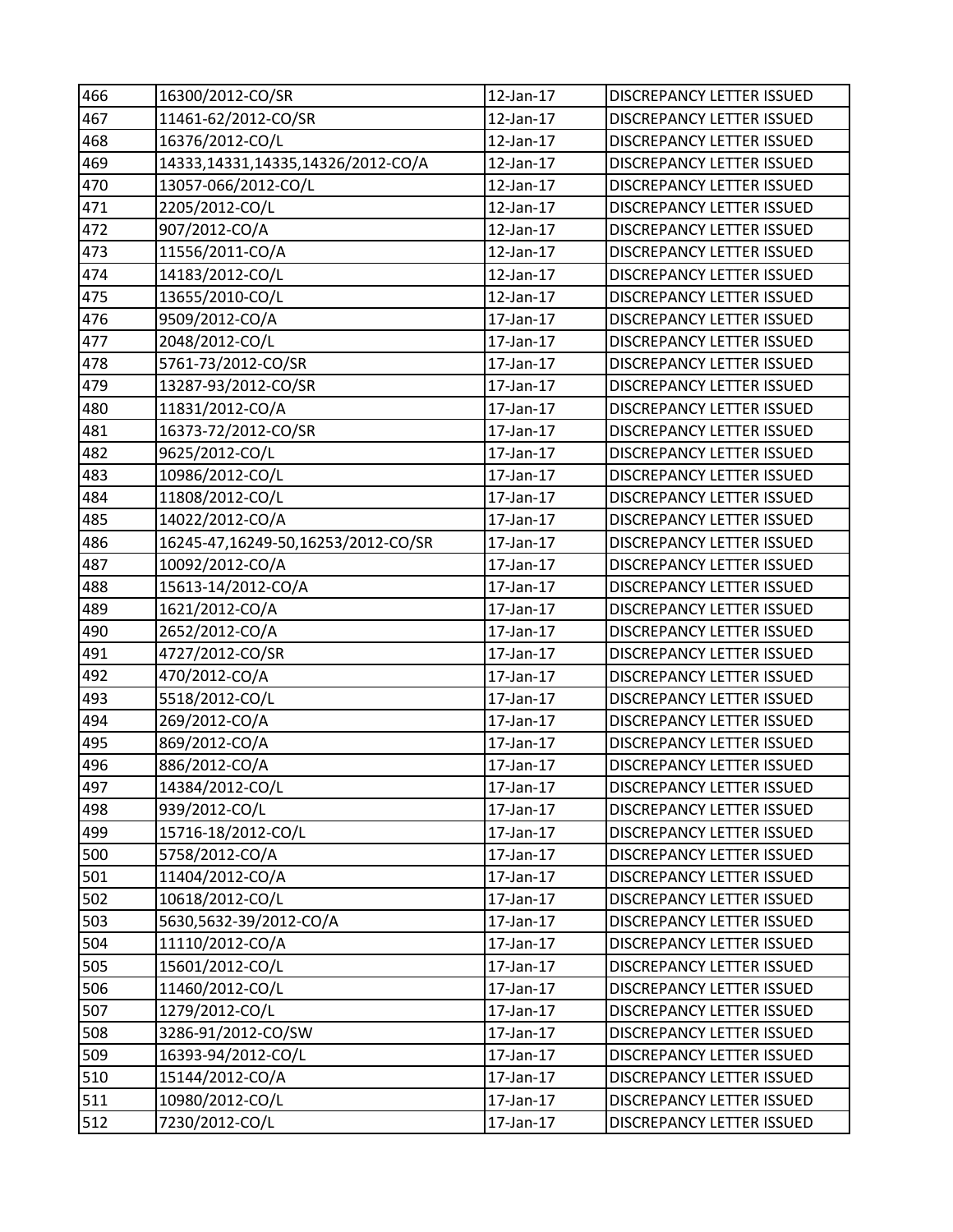| 513 | 15097/2012-CO/L           | 17-Jan-17 | <b>DISCREPANCY LETTER ISSUED</b> |
|-----|---------------------------|-----------|----------------------------------|
| 514 | 8776/2012-CO/A            | 17-Jan-17 | DISCREPANCY LETTER ISSUED        |
| 515 | 16212-16/2012-CO/A        | 17-Jan-17 | DISCREPANCY LETTER ISSUED        |
| 516 | 3867/2012-CO/A            | 17-Jan-17 | DISCREPANCY LETTER ISSUED        |
| 517 | 11415/2012-CO/L           | 17-Jan-17 | DISCREPANCY LETTER ISSUED        |
| 518 | 11924/2012-CO/L           | 17-Jan-17 | DISCREPANCY LETTER ISSUED        |
| 519 | 12037/2012-CO/L           | 17-Jan-17 | DISCREPANCY LETTER ISSUED        |
| 520 | 14583/2012-CO/L           | 17-Jan-17 | <b>DISCREPANCY LETTER ISSUED</b> |
| 521 | 14+57/2012-CO/A           | 17-Jan-17 | DISCREPANCY LETTER ISSUED        |
| 522 | 6246/2012-CO/A            | 17-Jan-17 | DISCREPANCY LETTER ISSUED        |
| 523 | 3663/2012-CO/L            | 17-Jan-17 | DISCREPANCY LETTER ISSUED        |
| 524 | 8245/2012-CO/L            | 17-Jan-17 | DISCREPANCY LETTER ISSUED        |
| 525 | 16479-85/2012-CO/SR       | 17-Jan-17 | DISCREPANCY LETTER ISSUED        |
| 526 | 6832/2012-CO/A            | 17-Jan-17 | <b>DISCREPANCY LETTER ISSUED</b> |
| 527 | 15409-10/2012-CO/SR       | 17-Jan-17 | DISCREPANCY LETTER ISSUED        |
| 528 | 10900-02/2012-CO/SW       | 17-Jan-17 | DISCREPANCY LETTER ISSUED        |
| 529 | 6870-71/2012-CO/A         | 17-Jan-17 | DISCREPANCY LETTER ISSUED        |
| 530 | 9909/2011-CO/SR           | 17-Jan-17 | DISCREPANCY LETTER ISSUED        |
| 531 | 10830/2012-CO/SR          | 17-Jan-17 | <b>DISCREPANCY LETTER ISSUED</b> |
| 532 | 4380/2012-CO/SR           | 17-Jan-17 | DISCREPANCY LETTER ISSUED        |
| 533 | 845-46/2012-CO/A          | 17-Jan-17 | DISCREPANCY LETTER ISSUED        |
| 534 | 1926/2012-CO/SR           | 17-Jan-17 | DISCREPANCY LETTER ISSUED        |
| 535 | 11574-79/2012-CO/SR       | 17-Jan-17 | DISCREPANCY LETTER ISSUED        |
| 536 | 4807/2012-CO/SR           | 17-Jan-17 | DISCREPANCY LETTER ISSUED        |
| 537 | 774/2012-CO/L             | 17-Jan-17 | DISCREPANCY LETTER ISSUED        |
| 538 | 3272-75/2012-CO/SW        | 17-Jan-17 | DISCREPANCY LETTER ISSUED        |
| 539 | 15772-72/2012-CO/L        | 17-Jan-17 | DISCREPANCY LETTER ISSUED        |
| 540 | 877/2012-CO/L             | 17-Jan-17 | <b>DISCREPANCY LETTER ISSUED</b> |
| 541 | 1268-88/2012-CO/SR        | 17-Jan-17 | DISCREPANCY LETTER ISSUED        |
| 542 | 15228-29/2012-CO/L        | 17-Jan-17 | <b>DISCREPANCY LETTER ISSUED</b> |
| 543 | 3740/2012-CO/L            | 17-Jan-17 | DISCREPANCY LETTER ISSUED        |
| 544 | 6711-680/2012-CO/SW       | 17-Jan-17 | DISCREPANCY LETTER ISSUED        |
| 545 | 10033/2012-CO/A           | 17-Jan-17 | DISCREPANCY LETTER ISSUED        |
| 546 | 4464/2012-CO/SR           | 17-Jan-17 | DISCREPANCY LETTER ISSUED        |
| 547 | 3716/2012-CO/L            | 17-Jan-17 | DISCREPANCY LETTER ISSUED        |
| 548 | 6971-75/2012-CO/SR        | 17-Jan-17 | DISCREPANCY LETTER ISSUED        |
| 549 | 2876/2012-CO/L            | 17-Jan-17 | DISCREPANCY LETTER ISSUED        |
| 550 | 5754/2012-CO/L            | 17-Jan-17 | DISCREPANCY LETTER ISSUED        |
| 551 | 3394-97/2012-CO/L         | 17-Jan-17 | DISCREPANCY LETTER ISSUED        |
| 552 | 2158/2012-CO/L            | 17-Jan-17 | DISCREPANCY LETTER ISSUED        |
| 553 | 10584/2012-CO/A           | 17-Jan-17 | DISCREPANCY LETTER ISSUED        |
| 554 | 4629/2012-CO/L            | 17-Jan-17 | DISCREPANCY LETTER ISSUED        |
| 555 | 11045/2011-CO/L           | 17-Jan-17 | <b>DISCREPANCY LETTER ISSUED</b> |
| 556 | 2139/2012-CO/A            | 17-Jan-17 | DISCREPANCY LETTER ISSUED        |
| 557 | 14117/2012-CO/A           | 17-Jan-17 | DISCREPANCY LETTER ISSUED        |
| 558 | 15755,15757-58/2012-CO/SW | 17-Jan-17 | DISCREPANCY LETTER ISSUED        |
| 559 | 1851/2012-CO/L            | 17-Jan-17 | DISCREPANCY LETTER ISSUED        |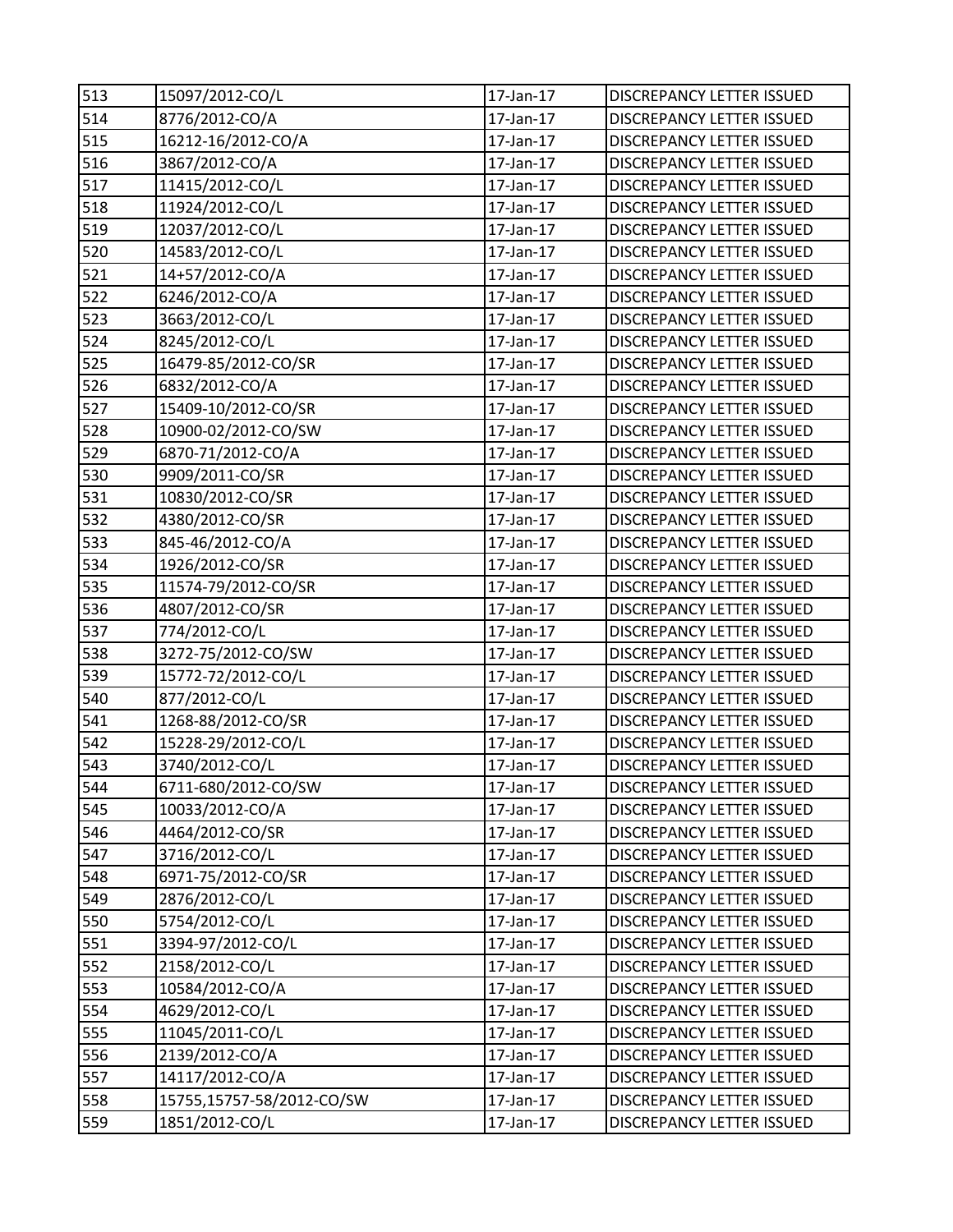| 560 | 5909/2012-CO/A         | 17-Jan-17 | DISCREPANCY LETTER ISSUED        |
|-----|------------------------|-----------|----------------------------------|
| 561 | 11950-11955/2012-CO/A  | 17-Jan-17 | <b>DISCREPANCY LETTER ISSUED</b> |
| 562 | 1326/2012-CO/SW        | 17-Jan-17 | <b>DISCREPANCY LETTER ISSUED</b> |
| 563 | 13259-60/2012-CO/L     | 17-Jan-17 | DISCREPANCY LETTER ISSUED        |
| 564 | 14427-28/2012-CO/SR    | 17-Jan-17 | DISCREPANCY LETTER ISSUED        |
| 565 | 6986/2012-CO/L         | 17-Jan-17 | DISCREPANCY LETTER ISSUED        |
| 566 | 2822/2012-CO/A         | 17-Jan-17 | DISCREPANCY LETTER ISSUED        |
| 567 | 5056/2012-CO/A         | 17-Jan-17 | <b>DISCREPANCY LETTER ISSUED</b> |
| 568 | 413/2012-CO/A          | 17-Jan-17 | DISCREPANCY LETTER ISSUED        |
| 569 | 290/2012-CO/A          | 17-Jan-17 | DISCREPANCY LETTER ISSUED        |
| 570 | 16606/2012-CO/A        | 17-Jan-17 | <b>DISCREPANCY LETTER ISSUED</b> |
| 571 | 3225/2012-CO/SR        | 17-Jan-17 | DISCREPANCY LETTER ISSUED        |
| 572 | 2789 to 1794/2012-CO/A | 17-Jan-17 | DISCREPANCY LETTER ISSUED        |
| 573 | 3458/2012-CO/L         | 17-Jan-17 | DISCREPANCY LETTER ISSUED        |
| 574 | 2006/2012-CO/A         | 17-Jan-17 | DISCREPANCY LETTER ISSUED        |
| 575 | 61/2012-CO/A           | 17-Jan-17 | <b>DISCREPANCY LETTER ISSUED</b> |
| 576 | 10943/2012-CO/A        | 17-Jan-17 | <b>DISCREPANCY LETTER ISSUED</b> |
| 577 | 9176-9180/2012-CO/L    | 17-Jan-17 | DISCREPANCY LETTER ISSUED        |
| 578 | 16597/2012-CO/L        | 17-Jan-17 | DISCREPANCY LETTER ISSUED        |
| 579 | 1110 & 1111/2012-CO/A  | 17-Jan-17 | <b>DISCREPANCY LETTER ISSUED</b> |
| 580 | 6829/2012-CO/SW        | 18-Jan-17 | DISCREPANCY LETTER ISSUED        |
| 581 | 354 to 359/2010-CO/L   | 18-Jan-17 | DISCREPANCY LETTER ISSUED        |
| 582 | 15375/2012-CO/L        | 19-Jan-17 | DISCREPANCY LETTER ISSUED        |
| 583 | 3255/2012-CO/L         | 19-Jan-17 | DISCREPANCY LETTER ISSUED        |
| 584 | 11428/2012-CO/L        | 19-Jan-17 | DISCREPANCY LETTER ISSUED        |
| 585 | 13771/2012-CO/A        | 19-Jan-17 | DISCREPANCY LETTER ISSUED        |
| 586 | 15224/2012-CO/L        | 19-Jan-17 | DISCREPANCY LETTER ISSUED        |
| 587 | 2376/2012-CO/A         | 19-Jan-17 | DISCREPANCY LETTER ISSUED        |
| 588 | 168-69/160/2012-CO/A   | 19-Jan-17 | DISCREPANCY LETTER ISSUED        |
| 589 | 4301-4646/2012-CO/L    | 19-Jan-17 | DISCREPANCY LETTER ISSUED        |
| 590 | 5188-89/2012-CO/L      | 19-Jan-17 | DISCREPANCY LETTER ISSUED        |
| 591 | 9974/2012-CO/A         | 19-Jan-17 | DISCREPANCY LETTER ISSUED        |
| 592 | 5224/2012-CO/F         | 19-Jan-17 | <b>DISCREPANCY LETTER ISSUED</b> |
| 593 | 3936/2012-CO/L         | 19-Jan-17 | DISCREPANCY LETTER ISSUED        |
| 594 | 10212/2012-CO/L        | 19-Jan-17 | DISCREPANCY LETTER ISSUED        |
| 595 | 2097/2011-CO/L         | 19-Jan-17 | DISCREPANCY LETTER ISSUED        |
| 596 | 12472-76/2012-CO/A     | 19-Jan-17 | DISCREPANCY LETTER ISSUED        |
| 597 | 5584-86/2012-CO/A      | 19-Jan-17 | <b>DISCREPANCY LETTER ISSUED</b> |
| 598 | 14695/2012-CO/A        | 19-Jan-17 | <b>DISCREPANCY LETTER ISSUED</b> |
| 599 | 4980/2012-CO/A         | 19-Jan-17 | DISCREPANCY LETTER ISSUED        |
| 600 | 14703/2012-CO/L        | 19-Jan-17 | DISCREPANCY LETTER ISSUED        |
| 601 | 3788-98/2012-CO/SR     | 19-Jan-17 | DISCREPANCY LETTER ISSUED        |
| 602 | 7210/2012-CO/A         | 19-Jan-17 | DISCREPANCY LETTER ISSUED        |
| 603 | 2556/2010-CO/SR        | 19-Jan-17 | <b>DISCREPANCY LETTER ISSUED</b> |
| 604 | 15761/2012-CO/CF       | 19-Jan-17 | DISCREPANCY LETTER ISSUED        |
| 605 | 13326/2010-CO/A        | 19-Jan-17 | DISCREPANCY LETTER ISSUED        |
| 606 | 7443/2012-CO/CF        | 19-Jan-17 | DISCREPANCY LETTER ISSUED        |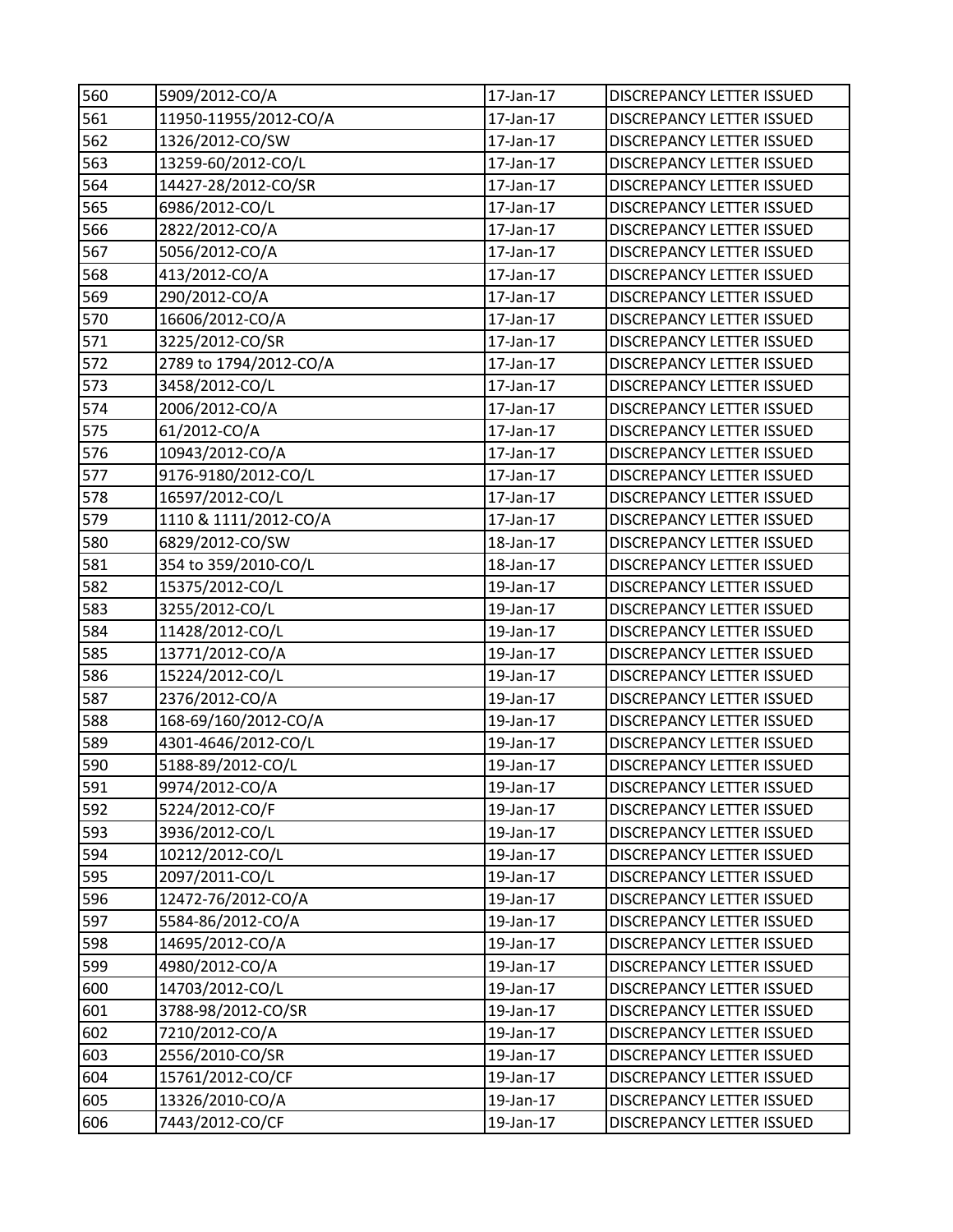| 607 | 1500/2012-CO/A                | 19-Jan-17 | DISCREPANCY LETTER ISSUED        |
|-----|-------------------------------|-----------|----------------------------------|
| 608 | 13575/2012-CO/L               | 19-Jan-17 | <b>DISCREPANCY LETTER ISSUED</b> |
| 609 | 10995/2012-CO/L               | 19-Jan-17 | DISCREPANCY LETTER ISSUED        |
| 610 | 11619/2012-CO/L               | 19-Jan-17 | DISCREPANCY LETTER ISSUED        |
| 611 | 13399/2012-CO/L               | 19-Jan-17 | DISCREPANCY LETTER ISSUED        |
| 612 | 3782/2012-CO/L                | 19-Jan-17 | DISCREPANCY LETTER ISSUED        |
| 613 | 13372-74/2012-CO/SR           | 19-Jan-17 | DISCREPANCY LETTER ISSUED        |
| 614 | 15085/2012-CO/A               | 19-Jan-17 | DISCREPANCY LETTER ISSUED        |
| 615 | 14575/2012-CO/A               | 19-Jan-17 | DISCREPANCY LETTER ISSUED        |
| 616 | 11180-81/2012-CO/SW           | 19-Jan-17 | <b>DISCREPANCY LETTER ISSUED</b> |
| 617 | 15715/2012-CO/L               | 19-Jan-17 | <b>DISCREPANCY LETTER ISSUED</b> |
| 618 | 14028/2012-CO/L               | 19-Jan-17 | DISCREPANCY LETTER ISSUED        |
| 619 | 4327/2012-CO/L                | 19-Jan-17 | DISCREPANCY LETTER ISSUED        |
| 620 | 11849/2012-CO/L               | 19-Jan-17 | DISCREPANCY LETTER ISSUED        |
| 621 | 11405/2012-CO/L               | 19-Jan-17 | DISCREPANCY LETTER ISSUED        |
| 622 | 331/334/2012-CO/SR            | 19-Jan-17 | <b>DISCREPANCY LETTER ISSUED</b> |
| 623 | 3162/2012-CO/CF               | 19-Jan-17 | DISCREPANCY LETTER ISSUED        |
| 624 | 2004-05/2012-CO/M             | 19-Jan-17 | DISCREPANCY LETTER ISSUED        |
| 625 | 10067/2012-CO/A               | 19-Jan-17 | DISCREPANCY LETTER ISSUED        |
| 626 | 14632/2012-CO/L               | 19-Jan-17 | <b>DISCREPANCY LETTER ISSUED</b> |
| 627 | 14596/2012-CO/L               | 19-Jan-17 | DISCREPANCY LETTER ISSUED        |
| 628 | 15960-62/2012-CO/L            | 19-Jan-17 | DISCREPANCY LETTER ISSUED        |
| 629 | 13369/2012-CO/L               | 19-Jan-17 | DISCREPANCY LETTER ISSUED        |
| 630 | 15915/2012-CO/A               | 19-Jan-17 | DISCREPANCY LETTER ISSUED        |
| 631 | 3476/2012-CO/L                | 19-Jan-17 | DISCREPANCY LETTER ISSUED        |
| 632 | 871-74/2012-CO/SW             | 19-Jan-17 | <b>DISCREPANCY LETTER ISSUED</b> |
| 633 | 1022-30/2012-CO/SR            | 19-Jan-17 | DISCREPANCY LETTER ISSUED        |
| 634 | 13053/2012-CO/L               | 19-Jan-17 | DISCREPANCY LETTER ISSUED        |
| 635 | 8445-8451/2012-CO/SR          | 19-Jan-17 | DISCREPANCY LETTER ISSUED        |
| 636 | 11482/2012-CO/CF              | 19-Jan-17 | DISCREPANCY LETTER ISSUED        |
| 637 | 11752-53/2012-CO/A            | 19-Jan-17 | DISCREPANCY LETTER ISSUED        |
| 638 | 3722-25/2012-CO/A             | 19-Jan-17 | DISCREPANCY LETTER ISSUED        |
| 639 | 6080/2012-CO/SW               | 19-Jan-17 | <b>DISCREPANCY LETTER ISSUED</b> |
| 640 | 10653/2012-CO/A               | 19-Jan-17 | DISCREPANCY LETTER ISSUED        |
| 641 | 14239/2012-CO/L               | 19-Jan-17 | DISCREPANCY LETTER ISSUED        |
| 642 | 14719/2012-CO/L               | 19-Jan-17 | DISCREPANCY LETTER ISSUED        |
| 643 | 13745/2012-CO/A               | 19-Jan-17 | DISCREPANCY LETTER ISSUED        |
| 644 | 10039/2012-CO/A               | 19-Jan-17 | <b>DISCREPANCY LETTER ISSUED</b> |
| 645 | 15030/2012-CO/A               | 19-Jan-17 | DISCREPANCY LETTER ISSUED        |
| 646 | 13273/2012-CO/L               | 19-Jan-17 | DISCREPANCY LETTER ISSUED        |
| 647 | 19165/2012-CO/A               | 19-Jan-17 | DISCREPANCY LETTER ISSUED        |
| 648 | 3557/2012-CO/L                | 19-Jan-17 | DISCREPANCY LETTER ISSUED        |
| 649 | 8344/2012-CO/M                | 19-Jan-17 | DISCREPANCY LETTER ISSUED        |
| 650 | 7707/2012-CO/A                | 19-Jan-17 | <b>DISCREPANCY LETTER ISSUED</b> |
| 651 | 3398,3407,3313,3342/2012-CO/L | 19-Jan-17 | DISCREPANCY LETTER ISSUED        |
| 652 | 2554/2013-CO/CF               | 23-Jan-17 | DISCREPANCY LETTER ISSUED        |
| 653 | 2018/2013-CO/L                | 23-Jan-17 | DISCREPANCY LETTER ISSUED        |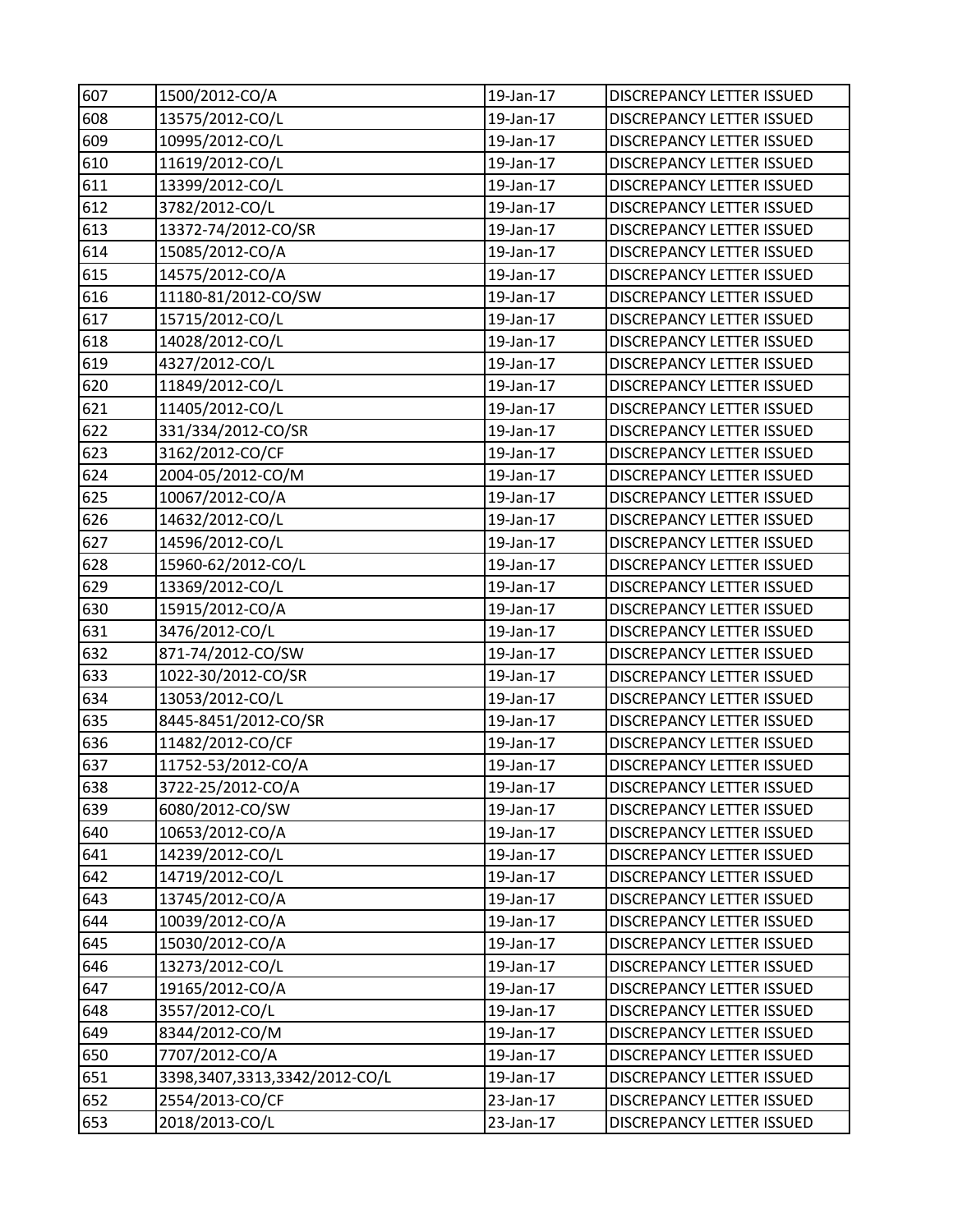| 654 | 5899/2013-CO/L                         | 23-Jan-17 | <b>DISCREPANCY LETTER ISSUED</b> |
|-----|----------------------------------------|-----------|----------------------------------|
| 655 | 635/2013-CO/L                          | 23-Jan-17 | DISCREPANCY LETTER ISSUED        |
| 656 | 1183/2013-CO/A                         | 23-Jan-17 | <b>DISCREPANCY LETTER ISSUED</b> |
| 657 | 6193/2013-CO/CF                        | 23-Jan-17 | DISCREPANCY LETTER ISSUED        |
| 658 | 3775/2013-CO/SR                        | 23-Jan-17 | <b>DISCREPANCY LETTER ISSUED</b> |
| 659 | 1100/2013-CO/SR                        | 23-Jan-17 | <b>DISCREPANCY LETTER ISSUED</b> |
| 660 | 4765/2012-CO/A                         | 23-Jan-17 | DISCREPANCY LETTER ISSUED        |
| 661 | 2216/2013-CO/L                         | 23-Jan-17 | <b>DISCREPANCY LETTER ISSUED</b> |
| 662 | 2064-65/2013-CO/A                      | 23-Jan-17 | DISCREPANCY LETTER ISSUED        |
| 663 | 4071/2013-CO/L                         | 23-Jan-17 | <b>DISCREPANCY LETTER ISSUED</b> |
| 664 | 3913/2013-CO/L                         | 23-Jan-17 | DISCREPANCY LETTER ISSUED        |
| 665 | 4452/2013-CO/SR                        | 23-Jan-17 | DISCREPANCY LETTER ISSUED        |
| 666 | 3785/2013-CO/A                         | 23-Jan-17 | DISCREPANCY LETTER ISSUED        |
| 667 | 3785-556/2013-CO/A                     | 23-Jan-17 | <b>DISCREPANCY LETTER ISSUED</b> |
| 668 | 552-556/2013-CO/CF                     | 23-Jan-17 | DISCREPANCY LETTER ISSUED        |
| 669 | 2060/2013-CO/L                         | 23-Jan-17 | DISCREPANCY LETTER ISSUED        |
| 670 | 12089/2012-CO/A                        | 23-Jan-17 | DISCREPANCY LETTER ISSUED        |
| 671 | 2023-24/2011-CO/L                      | 23-Jan-17 | DISCREPANCY LETTER ISSUED        |
| 672 | 14530/2011-CO/L                        | 23-Jan-17 | <b>DISCREPANCY LETTER ISSUED</b> |
| 673 | 2392-5198/2011-CO/A                    | 23-Jan-17 | DISCREPANCY LETTER ISSUED        |
| 674 | 5195-98/2011-CO/A                      | 23-Jan-17 | <b>DISCREPANCY LETTER ISSUED</b> |
| 675 | 7313/2012-CO/L                         | 23-Jan-17 | DISCREPANCY LETTER ISSUED        |
| 676 | 11053/2011-CO/A                        | 23-Jan-17 | <b>DISCREPANCY LETTER ISSUED</b> |
| 677 | 10967-70/2012-CO/SW                    | 23-Jan-17 | DISCREPANCY LETTER ISSUED        |
| 678 | 11334/2011-CO/A                        | 23-Jan-17 | DISCREPANCY LETTER ISSUED        |
| 679 | 15516/2012-CO/A                        | 23-Jan-17 | <b>DISCREPANCY LETTER ISSUED</b> |
| 680 | 633/2013-CO/L                          | 23-Jan-17 | DISCREPANCY LETTER ISSUED        |
| 681 | 14672/2012-CO/A                        | 23-Jan-17 | DISCREPANCY LETTER ISSUED        |
| 682 | 3874-75/2012-CO/SW                     | 23-Jan-17 | DISCREPANCY LETTER ISSUED        |
| 683 | 5622&5631/2011-CO/SW                   | 23-Jan-17 | <b>DISCREPANCY LETTER ISSUED</b> |
| 684 | 438/2010-CO/L                          | 23-Jan-17 | <b>DISCREPANCY LETTER ISSUED</b> |
| 685 | 4111/2010-CO/L                         | 23-Jan-17 | DISCREPANCY LETTER ISSUED        |
| 686 | 6539/2010-CO/A                         | 23-Jan-17 | <b>DISCREPANCY LETTER ISSUED</b> |
| 687 | 9505/2012-CO/A                         | 23-Jan-17 | DISCREPANCY LETTER ISSUED        |
| 688 | 10044/2012-CO/L                        | 23-Jan-17 | <b>DISCREPANCY LETTER ISSUED</b> |
| 689 | 7395/2012-CO/L                         | 24-Jan-17 | <b>DISCREPANCY LETTER ISSUED</b> |
| 690 | 2052/2012-CO/L                         | 24-Jan-17 | DISCREPANCY LETTER ISSUED        |
| 691 | 4207A/2012-CO/SR, 4205-4212/2012-CO/SR | 24-Jan-17 | <b>DISCREPANCY LETTER ISSUED</b> |
| 692 | 1946/2013-CO/L                         | 24-Jan-17 | DISCREPANCY LETTER ISSUED        |
| 693 | 11538/2013-CO/CF                       | 24-Jan-17 | DISCREPANCY LETTER ISSUED        |
| 694 | 10893/2012-CO/SR                       | 24-Jan-17 | DISCREPANCY LETTER ISSUED        |
| 695 | 9775/2012-CO/A                         | 24-Jan-17 | DISCREPANCY LETTER ISSUED        |
| 696 | 9090/2013-CO/L                         | 24-Jan-17 | <b>DISCREPANCY LETTER ISSUED</b> |
| 697 | 3357/2009/CO/L                         | 24-Jan-17 | DISCREPANCY LETTER ISSUED        |
| 698 | 3391-3392/2013-CO/L                    | 24-Jan-17 | DISCREPANCY LETTER ISSUED        |
| 699 | 6089/2013-CO/L                         | 24-Jan-17 | DISCREPANCY LETTER ISSUED        |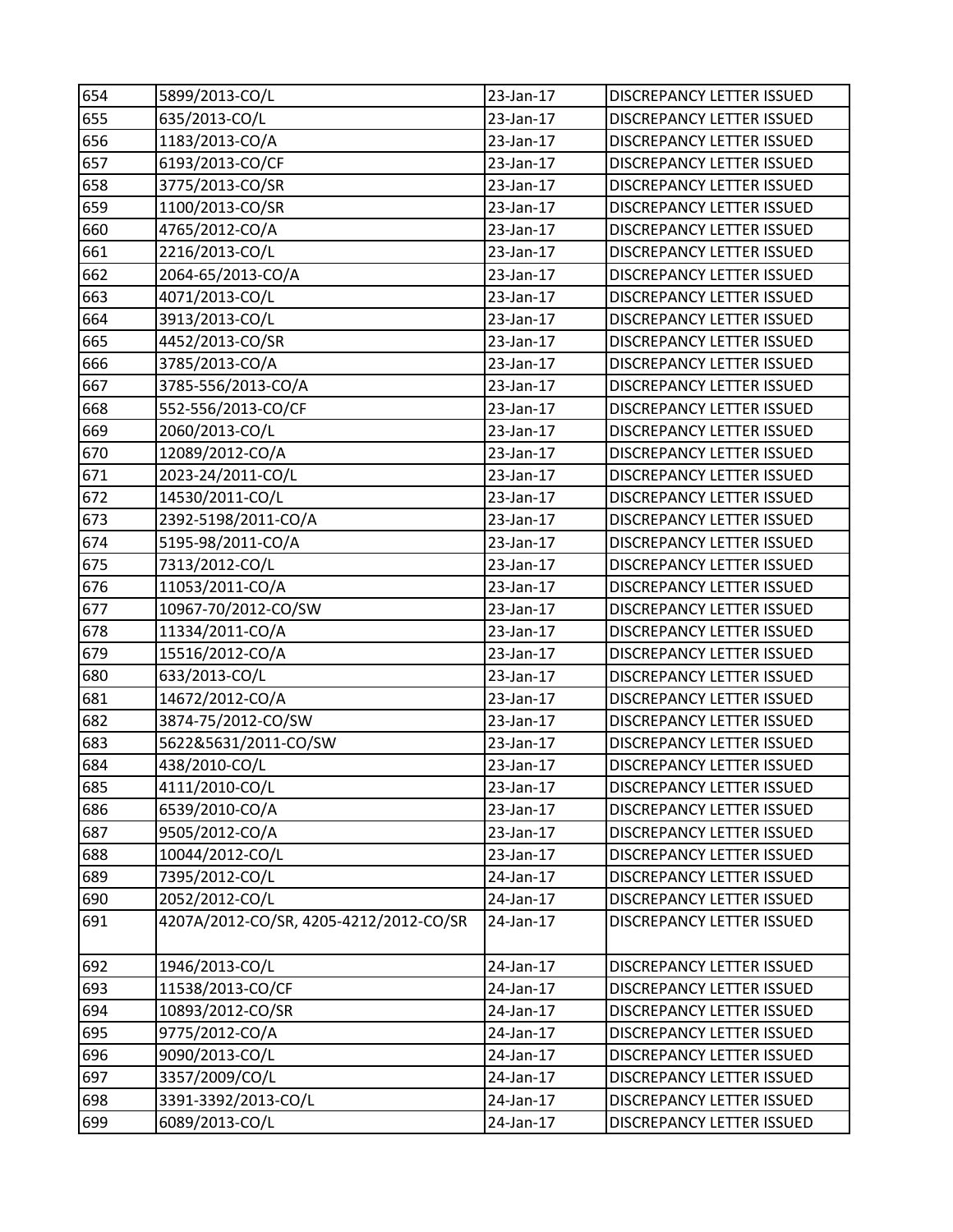| 700 | 1226-1227/2013-CO/L           | 24-Jan-17       | DISCREPANCY LETTER ISSUED        |
|-----|-------------------------------|-----------------|----------------------------------|
| 701 | 14457-14460/2012-CO/SR        | 24-Jan-17       | <b>DISCREPANCY LETTER ISSUED</b> |
| 702 | 2583-2592/2013-CO/CF          | 24-Jan-17       | DISCREPANCY LETTER ISSUED        |
| 703 | 111-112/2012-CO/CF            | 24-Jan-17       | DISCREPANCY LETTER ISSUED        |
| 704 | 11933/2010-CO/A               | 24-Jan-17       | DISCREPANCY LETTER ISSUED        |
| 705 | 13402, 13403, 13404/2013-CO/L | 24-Jan-17       | <b>DISCREPANCY LETTER ISSUED</b> |
| 706 | 13545, 13546/2013-CO/SW       | 24-Jan-17       | DISCREPANCY LETTER ISSUED        |
| 707 | 2942/2013-CO/L                | 24-Jan-17       | DISCREPANCY LETTER ISSUED        |
| 708 | 11995/2013-CO/CF              | 24-Jan-17       | DISCREPANCY LETTER ISSUED        |
| 709 | 2842/2013-CO/A                | 24-Jan-17       | DISCREPANCY LETTER ISSUED        |
| 710 | 7558/2013-CO/L                | 24-Jan-17       | <b>DISCREPANCY LETTER ISSUED</b> |
| 711 | 8806/2013-CO/A                | 24-Jan-17       | DISCREPANCY LETTER ISSUED        |
| 712 | 1682, 1683/2013-CO/A          | 24-Jan-17       | DISCREPANCY LETTER ISSUED        |
| 713 | 658-659/2013-CO/L             | 24-Jan-17       | DISCREPANCY LETTER ISSUED        |
| 714 | 331/2013-CO/A                 | 24-Jan-17       | DISCREPANCY LETTER ISSUED        |
| 715 | 4315/2013-CO/A                | 25-Jan-17       | <b>DISCREPANCY LETTER ISSUED</b> |
| 716 | 7522-7524/2013-CO/A           | 25-Jan-17       | DISCREPANCY LETTER ISSUED        |
| 717 | 4118/2013-CO/A                | 25-Jan-17       | DISCREPANCY LETTER ISSUED        |
| 718 | 4116/2013-CO/L                | 25-Jan-17       | DISCREPANCY LETTER ISSUED        |
| 719 | 3970/2013-CO/L                | 25-Jan-17       | DISCREPANCY LETTER ISSUED        |
| 720 | 6101,6102/2013-CO/A           | 25-Jan-17       | DISCREPANCY LETTER ISSUED        |
| 721 | 191/2013-CO/A                 | 25-Jan-17       | DISCREPANCY LETTER ISSUED        |
| 722 | 228/2013-CO/CF                | 25-Jan-17       | DISCREPANCY LETTER ISSUED        |
| 723 | 6760/2013-CO/A                | 25-Jan-17       | DISCREPANCY LETTER ISSUED        |
| 724 | 4309/2013-CO/L                | 25-Jan-17       | DISCREPANCY LETTER ISSUED        |
| 725 | 10245/2013-CO/L               | 25-Jan-17       | <b>DISCREPANCY LETTER ISSUED</b> |
| 726 | 4316, 4317/2013-CO/L          | 25-Jan-17       | <b>DISCREPANCY LETTER ISSUED</b> |
| 727 | 2538/2013-CO/SR               | 30-Jan-17       | DISCREPANCY LETTER ISSUED        |
| 728 | 1729/2013-CO/CF               | 30-Jan-17       | DISCREPANCY LETTER ISSUED        |
| 729 | 2928/2013-CO/CF               | 30-Jan-17       | DISCREPANCY LETTER ISSUED        |
| 730 | 1652/2013-CO/SR               | 30-Jan-17       | <b>DISCREPANCY LETTER ISSUED</b> |
| 731 | 3779/20132-CO/SR              | $30 - Jan - 17$ | <b>DISCREPANCY LETTER ISSUED</b> |
| 732 | 1495/2013-CO/CF               | 30-Jan-17       | DISCREPANCY LETTER ISSUED        |
| 733 | 5605/2013-CO/A                | 30-Jan-17       | DISCREPANCY LETTER ISSUED        |
| 734 | 2948/2013-CO/L                | 30-Jan-17       | <b>DISCREPANCY LETTER ISSUED</b> |
| 735 | 7108/2013-CO/L                | 30-Jan-17       | DISCREPANCY LETTER ISSUED        |
| 736 | 3940/2013-CO/L                | 30-Jan-17       | DISCREPANCY LETTER ISSUED        |
| 737 | 990/2013-CO/L                 | 30-Jan-17       | DISCREPANCY LETTER ISSUED        |
| 738 | 8358/2013-CO/L                | 30-Jan-17       | DISCREPANCY LETTER ISSUED        |
| 739 | 273/2013-CO/L                 | 30-Jan-17       | DISCREPANCY LETTER ISSUED        |
| 740 | 93-99/2013-CO/A               | 30-Jan-17       | DISCREPANCY LETTER ISSUED        |
| 741 | 2608-2613/2013-CO/A           | 30-Jan-17       | DISCREPANCY LETTER ISSUED        |
| 742 | 5469/2013-CO/A                | 30-Jan-17       | DISCREPANCY LETTER ISSUED        |
| 743 | 1864-65/2013-CO/A             | 30-Jan-17       | DISCREPANCY LETTER ISSUED        |
| 744 | 5259/2013-CO/A                | 30-Jan-17       | DISCREPANCY LETTER ISSUED        |
| 745 | 4418/2013-CO/A                | 30-Jan-17       | DISCREPANCY LETTER ISSUED        |
| 746 | 6182/2013-CO/SR               | 30-Jan-17       | DISCREPANCY LETTER ISSUED        |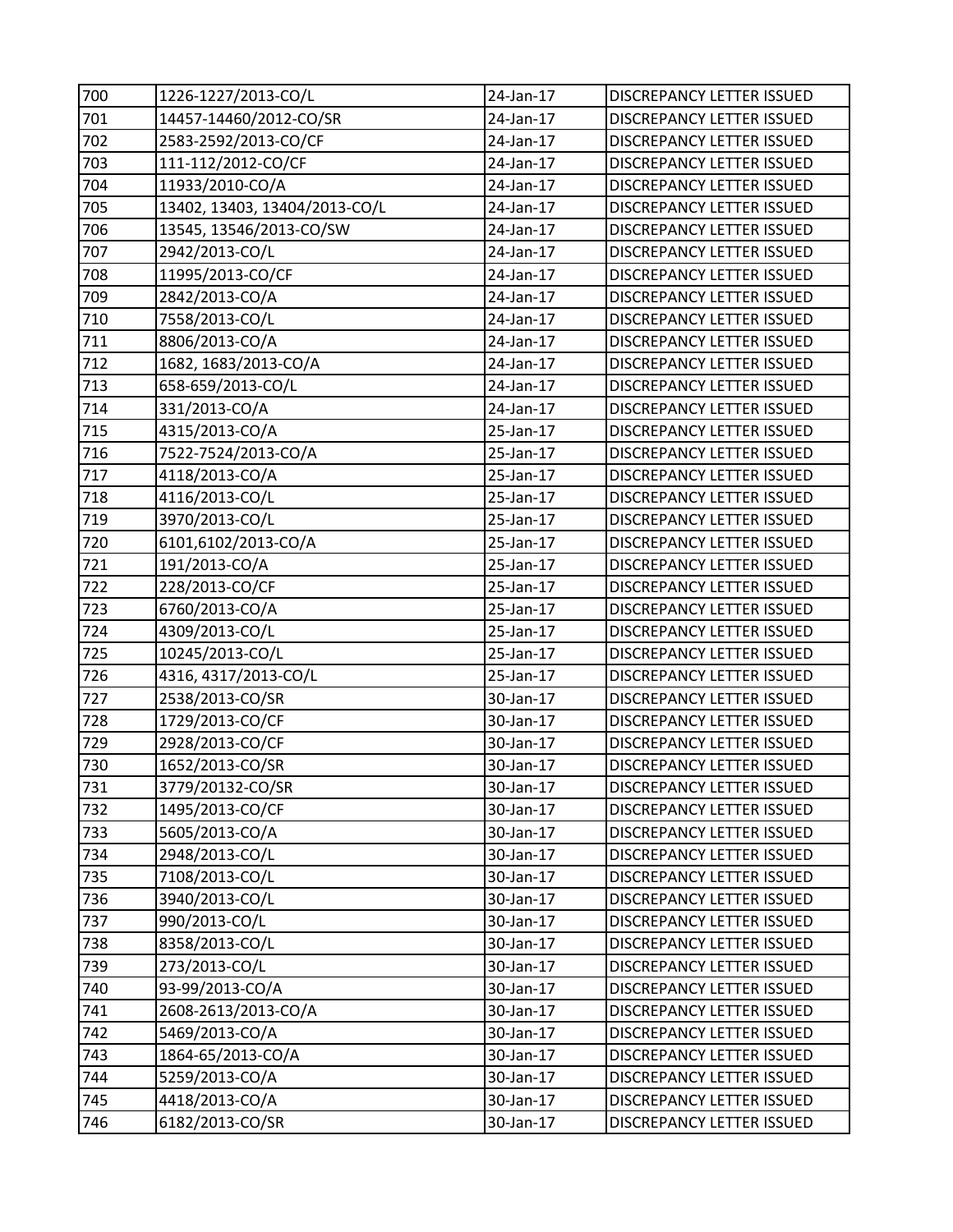| 747 | 11745-747/2012-CO/A        | 30-Jan-17       | DISCREPANCY LETTER ISSUED        |
|-----|----------------------------|-----------------|----------------------------------|
| 748 | 16518/2012-CO/L            | 30-Jan-17       | DISCREPANCY LETTER ISSUED        |
| 749 | 2878/2012-CO/CF            | 30-Jan-17       | DISCREPANCY LETTER ISSUED        |
| 750 | 9191/2012-CO/SR            | 30-Jan-17       | DISCREPANCY LETTER ISSUED        |
| 751 | 15653-55/2012-CO/L         | 30-Jan-17       | DISCREPANCY LETTER ISSUED        |
| 752 | 16044/2012-CO/CF           | 30-Jan-17       | DISCREPANCY LETTER ISSUED        |
| 753 | 11177/2012-CO/SR           | 30-Jan-17       | DISCREPANCY LETTER ISSUED        |
| 754 | 14527-28/2012-CO/L         | 30-Jan-17       | <b>DISCREPANCY LETTER ISSUED</b> |
| 755 | 13276-78/2012-CO/A         | 30-Jan-17       | DISCREPANCY LETTER ISSUED        |
| 756 | 11908/2012-CO/A            | 30-Jan-17       | DISCREPANCY LETTER ISSUED        |
| 757 | 16281-298/2012-CO/SR       | 30-Jan-17       | DISCREPANCY LETTER ISSUED        |
| 758 | 9188/2012-CO/SR            | 30-Jan-17       | DISCREPANCY LETTER ISSUED        |
| 759 | 11418/2012-CO/L            | 30-Jan-17       | DISCREPANCY LETTER ISSUED        |
| 760 | 11416/2012-CO/L            | 30-Jan-17       | DISCREPANCY LETTER ISSUED        |
| 761 | 11417/2012-CO/L            | 30-Jan-17       | DISCREPANCY LETTER ISSUED        |
| 762 | 7464/2012-CO/CF            | 30-Jan-17       | <b>DISCREPANCY LETTER ISSUED</b> |
| 763 | 4384-85/2013-CO/SR         | 30-Jan-17       | DISCREPANCY LETTER ISSUED        |
| 764 | 2184-88/2013-CO/L          | 30-Jan-17       | DISCREPANCY LETTER ISSUED        |
| 765 | 574/2013-CO/L              | 30-Jan-17       | DISCREPANCY LETTER ISSUED        |
| 766 | 1007/2013-CO/A             | 30-Jan-17       | <b>DISCREPANCY LETTER ISSUED</b> |
| 767 | 1927-28/2013-CO/A          | 30-Jan-17       | DISCREPANCY LETTER ISSUED        |
| 768 | 4420/2012-CO/L             | 30-Jan-17       | DISCREPANCY LETTER ISSUED        |
| 769 | 395-96,99,401-03/2012-CO/M | 30-Jan-17       | DISCREPANCY LETTER ISSUED        |
| 770 | 6918/2010-CO/L             | 30-Jan-17       | DISCREPANCY LETTER ISSUED        |
| 771 | 10960/2012-CO/SF           | 30-Jan-17       | DISCREPANCY LETTER ISSUED        |
| 772 | 6109/2013-CO/A             | 30-Jan-17       | DISCREPANCY LETTER ISSUED        |
| 773 | 9362,9369-71/2013-CO/L     | 30-Jan-17       | DISCREPANCY LETTER ISSUED        |
| 774 | 6050-58/2013-CO/A          | 30-Jan-17       | DISCREPANCY LETTER ISSUED        |
| 775 | 9178 & 9180/2013-CO/A      | 30-Jan-17       | DISCREPANCY LETTER ISSUED        |
| 776 | 4077-85/2012-CO/SR         | 30-Jan-17       | DISCREPANCY LETTER ISSUED        |
| 777 | 10556/2013-CO/A            | 30-Jan-17       | DISCREPANCY LETTER ISSUED        |
| 778 | 9470/2013-CO/L             | $30 - Jan - 17$ | DISCREPANCY LETTER ISSUED        |
| 779 | 10589/2013-CO/L            | 30-Jan-17       | DISCREPANCY LETTER ISSUED        |
| 780 | 10249/2013-CO/L            | 30-Jan-17       | DISCREPANCY LETTER ISSUED        |
| 781 | 2789-88/2013-CO/CF         | 30-Jan-17       | DISCREPANCY LETTER ISSUED        |
| 782 | 6233/2013-CO/SW            | 30-Jan-17       | DISCREPANCY LETTER ISSUED        |
| 783 | 8249-51/2013-CO/L          | 30-Jan-17       | DISCREPANCY LETTER ISSUED        |
| 784 | 1041-42/2005-CO/L          | 30-Jan-17       | <b>DISCREPANCY LETTER ISSUED</b> |
| 785 | 9597/2013-CO/L             | 30-Jan-17       | <b>DISCREPANCY LETTER ISSUED</b> |
| 786 | 5369/2013-CO/A             | 30-Jan-17       | DISCREPANCY LETTER ISSUED        |
| 787 | 10458/2013-CO/L            | 30-Jan-17       | DISCREPANCY LETTER ISSUED        |
| 788 | 880-81/2012-CO/L           | 30-Jan-17       | DISCREPANCY LETTER ISSUED        |
| 789 | 10554/2013-CO/A            | 30-Jan-17       | DISCREPANCY LETTER ISSUED        |
| 790 | 2677/2013-CO/L             | 30-Jan-17       | DISCREPANCY LETTER ISSUED        |
| 791 | 508/2013-CO/L              | 30-Jan-17       | DISCREPANCY LETTER ISSUED        |
| 792 | 940/2013-CO/L              | 30-Jan-17       | DISCREPANCY LETTER ISSUED        |
| 793 | 4104/2013-CO/A             | 30-Jan-17       | DISCREPANCY LETTER ISSUED        |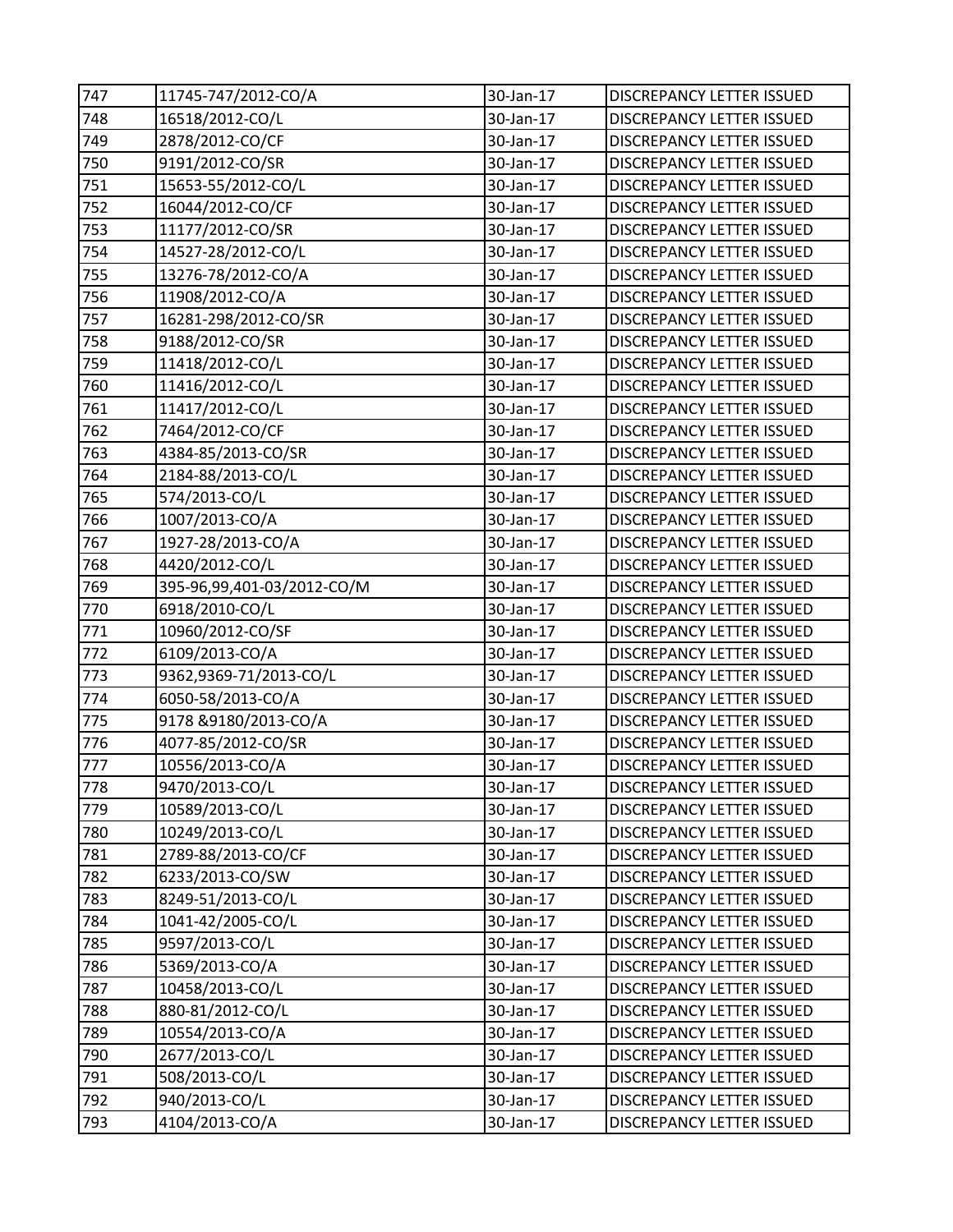| 794 | 286/2013-CO/L               | 30-Jan-17 | DISCREPANCY LETTER ISSUED        |
|-----|-----------------------------|-----------|----------------------------------|
| 795 | 21/2013-CO/SR               | 30-Jan-17 | <b>DISCREPANCY LETTER ISSUED</b> |
| 796 | 5483-84/2013-CO/A           | 30-Jan-17 | <b>DISCREPANCY LETTER ISSUED</b> |
| 797 | 3111/2013-CO/L              | 30-Jan-17 | DISCREPANCY LETTER ISSUED        |
| 798 | 6108,6111,6113-14/2013-CO/A | 30-Jan-17 | DISCREPANCY LETTER ISSUED        |
| 799 | 5324,5326,5331/2013-CO/A    | 30-Jan-17 | DISCREPANCY LETTER ISSUED        |
| 800 | 507/2013-CO/L               | 30-Jan-17 | DISCREPANCY LETTER ISSUED        |
| 801 | 21772/2012-CO/CF            | 30-Jan-17 | <b>DISCREPANCY LETTER ISSUED</b> |
| 802 | 6017/2013-CO/L              | 30-Jan-17 | DISCREPANCY LETTER ISSUED        |
| 803 | 4662-63/2013-CO/A           | 30-Jan-17 | DISCREPANCY LETTER ISSUED        |
| 804 | 4734/2012-CO/SR             | 30-Jan-17 | <b>DISCREPANCY LETTER ISSUED</b> |
| 805 | 5335/2012-CO/SR             | 30-Jan-17 | DISCREPANCY LETTER ISSUED        |
| 806 | 578/2012-CO/A               | 30-Jan-17 | DISCREPANCY LETTER ISSUED        |
| 807 | 3838-39/2012-CO/L           | 30-Jan-17 | DISCREPANCY LETTER ISSUED        |
| 808 | 29/2012-CO/L                | 30-Jan-17 | DISCREPANCY LETTER ISSUED        |
| 809 | 9643/2012-CO/A              | 30-Jan-17 | <b>DISCREPANCY LETTER ISSUED</b> |
| 810 | 9886-88/2012-CO/SR          | 30-Jan-17 | DISCREPANCY LETTER ISSUED        |
| 811 | 9669/2012-CO/A              | 30-Jan-17 | DISCREPANCY LETTER ISSUED        |
| 812 | 8041/2012-CO/L              | 30-Jan-17 | DISCREPANCY LETTER ISSUED        |
| 813 | 10565/2012-CO/A             | 30-Jan-17 | <b>DISCREPANCY LETTER ISSUED</b> |
| 814 | 10748/2012-CO/L             | 30-Jan-17 | <b>DISCREPANCY LETTER ISSUED</b> |
| 815 | 5259/2012-CO/SR             | 30-Jan-17 | DISCREPANCY LETTER ISSUED        |
| 816 | 5235/2012-CO/A              | 30-Jan-17 | DISCREPANCY LETTER ISSUED        |
| 817 | 4437/2012-CO/SR             | 30-Jan-17 | DISCREPANCY LETTER ISSUED        |
| 818 | 5512/2012-CO/A              | 30-Jan-17 | DISCREPANCY LETTER ISSUED        |
| 819 | 6018/2013-CO/L              | 30-Jan-17 | <b>DISCREPANCY LETTER ISSUED</b> |
| 820 | 1333,1338/2013-CO/A         | 30-Jan-17 | DISCREPANCY LETTER ISSUED        |
| 821 | 177/2013-CO/SR              | 30-Jan-17 | DISCREPANCY LETTER ISSUED        |
| 822 | 2047/2013-CO/A              | 30-Jan-17 | DISCREPANCY LETTER ISSUED        |
| 823 | 3762/2013-CO/L              | 30-Jan-17 | DISCREPANCY LETTER ISSUED        |
| 824 | 1854-55/2013-CO/L           | 30-Jan-17 | DISCREPANCY LETTER ISSUED        |
| 825 | 2440-443/2013-CO/L          | 30-Jan-17 | DISCREPANCY LETTER ISSUED        |
| 826 | 550/2013-CO/SR              | 30-Jan-17 | <b>DISCREPANCY LETTER ISSUED</b> |
| 827 | 453/2013-CO/SW              | 30-Jan-17 | DISCREPANCY LETTER ISSUED        |
| 828 | 2483/2013-CO/A              | 30-Jan-17 | DISCREPANCY LETTER ISSUED        |
| 829 | 992/2013-CO/SR              | 30-Jan-17 | DISCREPANCY LETTER ISSUED        |
| 830 | 1196/2013-CO/SR             | 30-Jan-17 | DISCREPANCY LETTER ISSUED        |
| 831 | 607-610/2013-CO/SR          | 30-Jan-17 | <b>DISCREPANCY LETTER ISSUED</b> |
| 832 | 3763/2013-CO/L              | 30-Jan-17 | <b>DISCREPANCY LETTER ISSUED</b> |
| 833 | 1303-1314/2013-CO/SW        | 30-Jan-17 | DISCREPANCY LETTER ISSUED        |
| 834 | 7782/2013-CO/L              | 30-Jan-17 | DISCREPANCY LETTER ISSUED        |
| 835 | 1133/2013-CO/L              | 30-Jan-17 | DISCREPANCY LETTER ISSUED        |
| 836 | 4164/2013-CO/A              | 30-Jan-17 | DISCREPANCY LETTER ISSUED        |
| 837 | 1857/2013-CO/A              | 30-Jan-17 | <b>DISCREPANCY LETTER ISSUED</b> |
| 838 | 11283-89/2013-CO/A          | 30-Jan-17 | DISCREPANCY LETTER ISSUED        |
| 839 | 5636/2013-CO/A              | 30-Jan-17 | DISCREPANCY LETTER ISSUED        |
| 840 | 1501-11/2012-CO/A           | 30-Jan-17 | DISCREPANCY LETTER ISSUED        |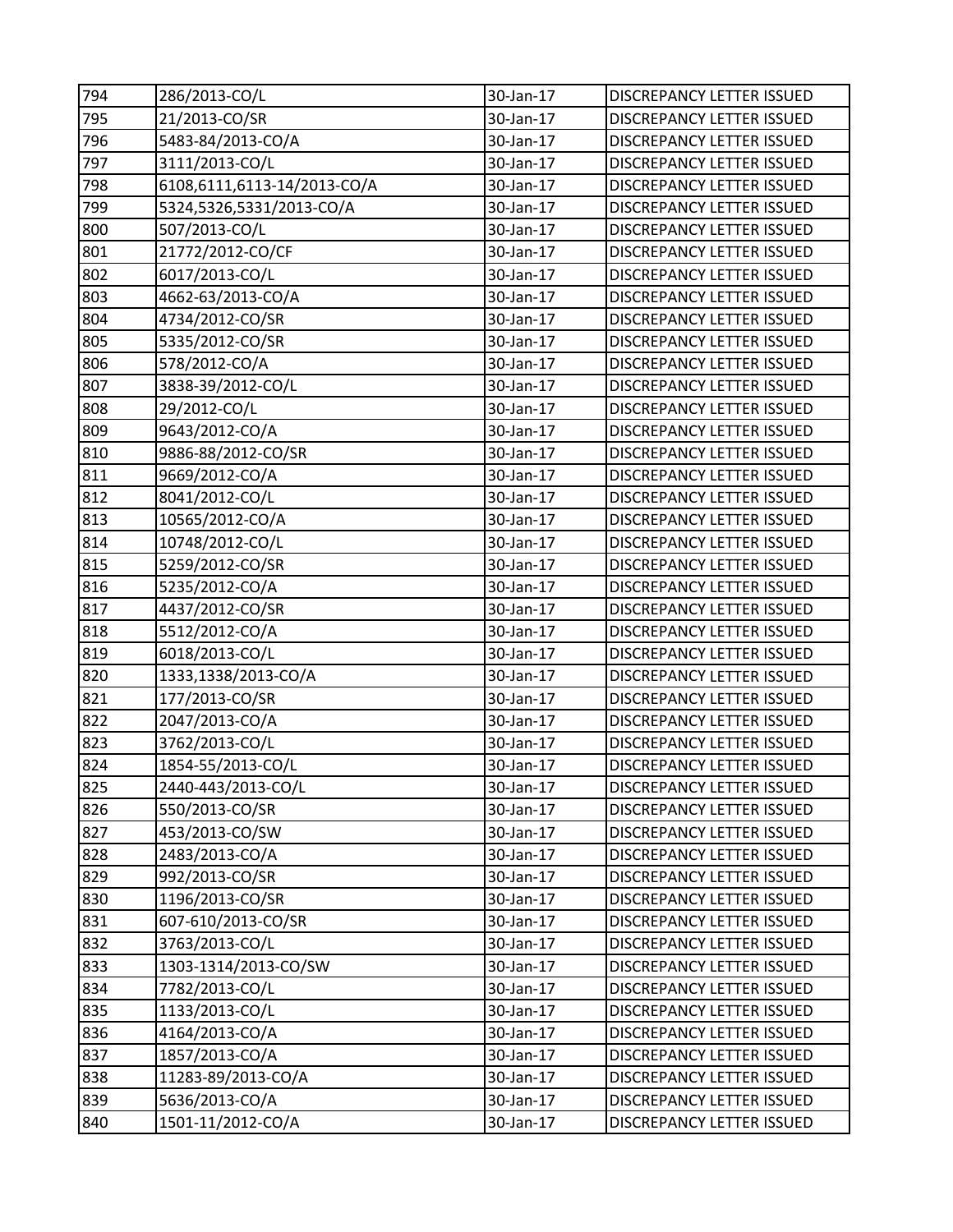| 841 | 5423,30,31,32/2013-CO/L | 31-Jan-17    | DISCREPANCY LETTER ISSUED        |
|-----|-------------------------|--------------|----------------------------------|
| 842 | 8219/2013-CO/A          | 31-Jan-17    | DISCREPANCY LETTER ISSUED        |
| 843 | 987/2013-CO/A           | 31-Jan-17    | DISCREPANCY LETTER ISSUED        |
| 844 | 3120/2013-CO/L          | 31-Jan-17    | DISCREPANCY LETTER ISSUED        |
| 845 | 5049/2013-CO/L          | 31-Jan-17    | DISCREPANCY LETTER ISSUED        |
| 846 | 2101/2013-CO/CF         | 31-Jan-17    | <b>DISCREPANCY LETTER ISSUED</b> |
| 847 | 5042-46/2013-CO/L       | 31-Jan-17    | DISCREPANCY LETTER ISSUED        |
| 848 | 7119-20/2013-CO/L       | 31-Jan-17    | DISCREPANCY LETTER ISSUED        |
| 849 | 1002/2013-CO/L          | 31-Jan-17    | DISCREPANCY LETTER ISSUED        |
| 850 | 5655/2013-CO/L          | 31-Jan-17    | DISCREPANCY LETTER ISSUED        |
| 851 | 1131/2013-CO/SR         | 31-Jan-17    | <b>DISCREPANCY LETTER ISSUED</b> |
| 852 | 13574/2012-CO/L         | 31-Jan-17    | DISCREPANCY LETTER ISSUED        |
| 853 | 11163/2012-CO/L         | 31-Jan-17    | DISCREPANCY LETTER ISSUED        |
| 854 | 8651/2011-CO/L          | 31-Jan-17    | DISCREPANCY LETTER ISSUED        |
| 855 | 14733/2011-CO/A         | 31-Jan-17    | DISCREPANCY LETTER ISSUED        |
| 856 | 15500/2011-CO/L         | 31-Jan-17    | DISCREPANCY LETTER ISSUED        |
| 857 | 5-9/2013-CO/L           | 31-Jan-17    | DISCREPANCY LETTER ISSUED        |
| 858 | 10598/2013-CO/L         | 31-Jan-17    | DISCREPANCY LETTER ISSUED        |
| 859 | 9708/2013-CO/L          | 31-Jan-17    | DISCREPANCY LETTER ISSUED        |
| 860 | 2703-04/2013-CO/L       | 31-Jan-17    | DISCREPANCY LETTER ISSUED        |
| 861 | 5522/2013-CO/A          | 31-Jan-17    | DISCREPANCY LETTER ISSUED        |
| 862 | 6243-44/2013-CO/A       | 31-Jan-17    | DISCREPANCY LETTER ISSUED        |
| 863 | 422-431/2013-CO/L       | $31$ -Jan-17 | DISCREPANCY LETTER ISSUED        |
| 864 | 660&666/2013-CO/L       | 31-Jan-17    | DISCREPANCY LETTER ISSUED        |
| 865 | 4419/20132-CO/SW        | 31-Jan-17    | DISCREPANCY LETTER ISSUED        |
| 866 | 1688/2013-CO/A          | 31-Jan-17    | <b>DISCREPANCY LETTER ISSUED</b> |
| 867 | 2333/2013-CO/L          | 31-Jan-17    | DISCREPANCY LETTER ISSUED        |
| 868 | 8667-70/2013-CO/L       | 31-Jan-17    | DISCREPANCY LETTER ISSUED        |
| 869 | 8645/2013-CO/M          | 31-Jan-17    | DISCREPANCY LETTER ISSUED        |
| 870 | 7842/2013-CO/L          | 31-Jan-17    | DISCREPANCY LETTER ISSUED        |
| 871 | 6615/2013-CO/A          | 31-Jan-17    | <b>DISCREPANCY LETTER ISSUED</b> |
| 872 | 6613/2013-CO/A          | 31-Jan-17    | DISCREPANCY LETTER ISSUED        |
| 873 | 7023/2013-CO/A          | 31-Jan-17    | <b>DISCREPANCY LETTER ISSUED</b> |
| 874 | 6337/2013-CO/A          | 31-Jan-17    | DISCREPANCY LETTER ISSUED        |
| 875 | 7216/2013-CO/L          | 31-Jan-17    | DISCREPANCY LETTER ISSUED        |
| 876 | 6786/2013-CO/L          | 31-Jan-17    | DISCREPANCY LETTER ISSUED        |
| 877 | 8658/2013-CO/SW         | 31-Jan-17    | DISCREPANCY LETTER ISSUED        |
| 878 | 7121/2013-CO/L          | 31-Jan-17    | <b>DISCREPANCY LETTER ISSUED</b> |
| 879 | 4233/2013-CO/L          | 31-Jan-17    | DISCREPANCY LETTER ISSUED        |
| 880 | 6750/2013-CO/SR         | 31-Jan-17    | DISCREPANCY LETTER ISSUED        |
| 881 | 7249/2013-CO/A          | 31-Jan-17    | DISCREPANCY LETTER ISSUED        |
| 882 | 8534/2013-CO/A          | 31-Jan-17    | DISCREPANCY LETTER ISSUED        |
| 883 | 9020-23/2013-CO/A       | 31-Jan-17    | DISCREPANCY LETTER ISSUED        |
| 884 | 9020-23/2013-CO/A       | 31-Jan-17    | <b>DISCREPANCY LETTER ISSUED</b> |
| 885 | 8114 TO 8122/2010-CO/SR | 31-Jan-17    | DISCREPANCY LETTER ISSUED        |
| 886 | 1035/2010-CO/A          | 31-Jan-17    | DISCREPANCY LETTER ISSUED        |
| 887 | 8113/2010-CO/SR         | 31-Jan-17    | DISCREPANCY LETTER ISSUED        |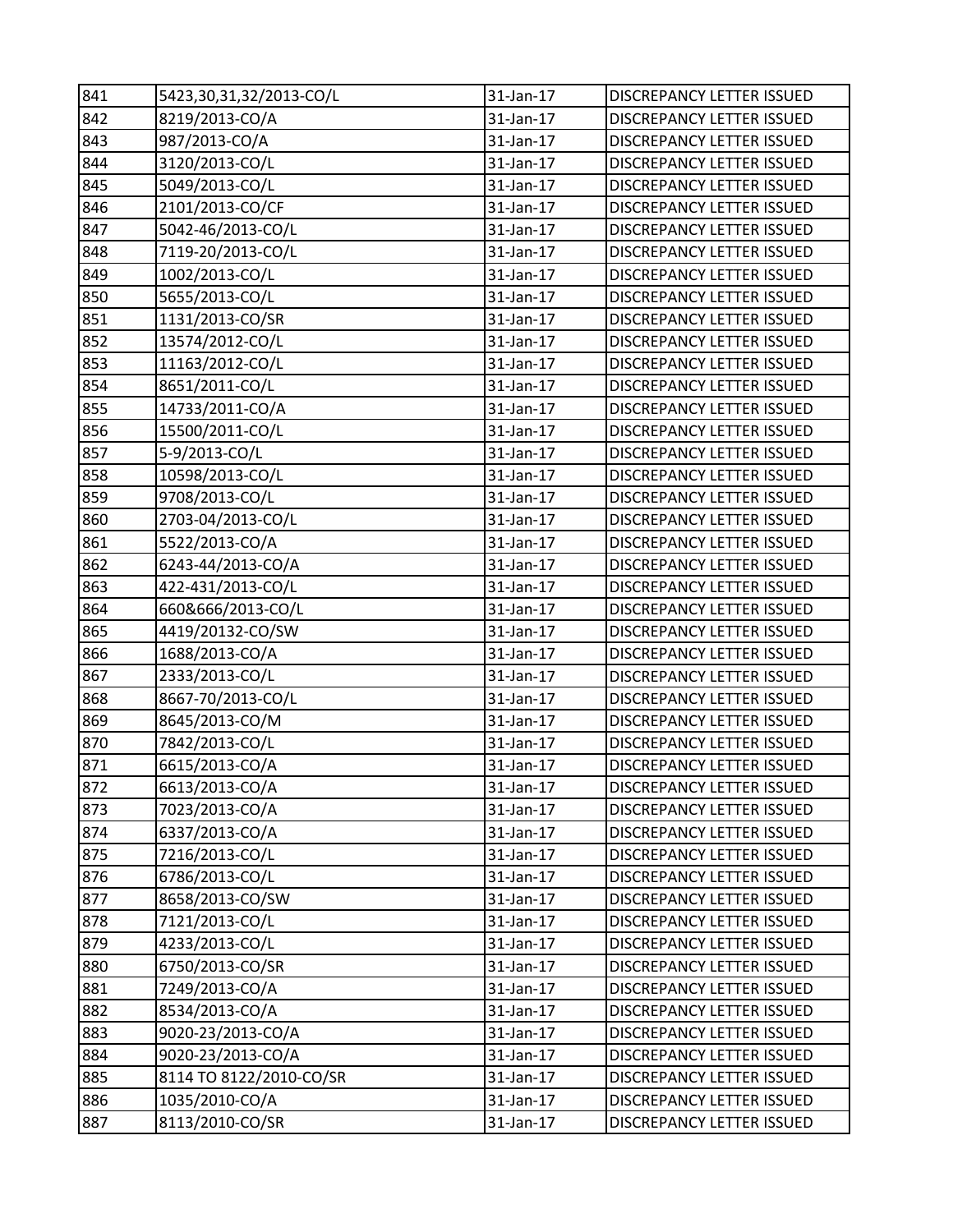| 888 | 8044/2012-CO/L                          | 31-Jan-17   | DISCREPANCY LETTER ISSUED        |
|-----|-----------------------------------------|-------------|----------------------------------|
| 889 | 4113/2013-CO/A                          | $1-Feb-17$  | <b>DISCREPANCY LETTER ISSUED</b> |
| 890 | 4099/2013-CO/A                          | $1-Feb-17$  | DISCREPANCY LETTER ISSUED        |
| 891 | 4098/2013-CO/L                          | 1-Feb-17    | DISCREPANCY LETTER ISSUED        |
| 892 | 5283/2013-CO/L                          | $1-Feb-17$  | DISCREPANCY LETTER ISSUED        |
| 893 | 223/2013-CO/A                           | $1-Feb-17$  | DISCREPANCY LETTER ISSUED        |
| 894 | 2642, 2643, 2644, 2645, 2646/2013-CO/SR | 1-Feb-17    | DISCREPANCY LETTER ISSUED        |
| 895 | 8530/2013-CO/L                          | 1-Feb-17    | DISCREPANCY LETTER ISSUED        |
| 896 | 5113/2013-CO/L                          | 1-Feb-17    | <b>DISCREPANCY LETTER ISSUED</b> |
| 897 | 10617/2013-CO/CF                        | $1-Feb-17$  | DISCREPANCY LETTER ISSUED        |
| 898 | 5536/2013-CO/SW                         | $1-Feb-17$  | DISCREPANCY LETTER ISSUED        |
| 899 | 6366/2013-CO/L                          | 1-Feb-17    | DISCREPANCY LETTER ISSUED        |
| 900 | 4645/2013-CO/L                          | 1-Feb-17    | DISCREPANCY LETTER ISSUED        |
| 901 | 2663/2013-CO/A                          | 1-Feb-17    | DISCREPANCY LETTER ISSUED        |
| 902 | 5379/2013-CO/A                          | 1-Feb-17    | DISCREPANCY LETTER ISSUED        |
| 903 | 6637/2013-CO/L                          | $1-Feb-17$  | <b>DISCREPANCY LETTER ISSUED</b> |
| 904 | 551/2013-CO/L                           | $1-Feb-17$  | <b>DISCREPANCY LETTER ISSUED</b> |
| 905 | 6590/2013-CO/A                          | $1-Feb-17$  | DISCREPANCY LETTER ISSUED        |
| 906 | 9059/2013-CO/CF                         | 1-Feb-17    | DISCREPANCY LETTER ISSUED        |
| 907 | 8527/2013-CO/L                          | $1-Feb-17$  | <b>DISCREPANCY LETTER ISSUED</b> |
| 908 | 8528/2013-CO/L                          | $1-Feb-17$  | <b>DISCREPANCY LETTER ISSUED</b> |
| 909 | 7030/2013-CO/A                          | 1-Feb-17    | DISCREPANCY LETTER ISSUED        |
| 910 | 6105/2013-CO/A                          | $1-Feb-17$  | DISCREPANCY LETTER ISSUED        |
| 911 | 7029/2013-CO/A                          | 1-Feb-17    | DISCREPANCY LETTER ISSUED        |
| 912 | 5231/2013-CO/CF                         | 1-Feb-17    | DISCREPANCY LETTER ISSUED        |
| 913 | 6938/2013-CO/A                          | $1-Feb-17$  | DISCREPANCY LETTER ISSUED        |
| 914 | 6121/2013-CO/L                          | $1-Feb-17$  | DISCREPANCY LETTER ISSUED        |
| 915 | 683/2013-CO/A                           | 1-Feb-17    | DISCREPANCY LETTER ISSUED        |
| 916 | 4864/2013-CO/CF                         | 1-Feb-17    | DISCREPANCY LETTER ISSUED        |
| 917 | 10489/2013-CO/L                         | 1-Feb-17    | DISCREPANCY LETTER ISSUED        |
| 918 | 8529/2013-CO/L                          | 1-Feb-17    | <b>DISCREPANCY LETTER ISSUED</b> |
| 919 | 8533/2013-CO/A                          | $1$ -Feb-17 | DISCREPANCY LETTER ISSUED        |
| 920 | 8536/2013-CO/L                          | 1-Feb-17    | DISCREPANCY LETTER ISSUED        |
| 921 | 1805/2017-CO/L                          | 1-Feb-17    | DISCREPANCY LETTER ISSUED        |
| 922 | 503/2013-CO/L                           | $1-Feb-17$  | <b>DISCREPANCY LETTER ISSUED</b> |
| 923 | 5566-70,5572,7774/2013-CO/A             | $1-Feb-17$  | DISCREPANCY LETTER ISSUED        |
| 924 | 10048/2011-CO/L                         | 1-Feb-17    | DISCREPANCY LETTER ISSUED        |
| 925 | 5273/2011-CO/M                          | $1-Feb-17$  | <b>DISCREPANCY LETTER ISSUED</b> |
| 926 | 10908/2011-CO/A                         | $1-Feb-17$  | <b>DISCREPANCY LETTER ISSUED</b> |
| 927 | 1948/2011-CO/A                          | $1-Feb-17$  | <b>DISCREPANCY LETTER ISSUED</b> |
| 928 | 2821/2013-CO/L                          | $1-Feb-17$  | DISCREPANCY LETTER ISSUED        |
| 929 | 1738/2013-CO/A                          | 1-Feb-17    | DISCREPANCY LETTER ISSUED        |
| 930 | 3604/2013-CO/SW                         | 1-Feb-17    | DISCREPANCY LETTER ISSUED        |
| 931 | 8657/2013-CO/A                          | $1-Feb-17$  | <b>DISCREPANCY LETTER ISSUED</b> |
| 932 | 8535/2013-CO/L                          | 1-Feb-17    | DISCREPANCY LETTER ISSUED        |
| 933 | 8859/2013-CO/A                          | $1-Feb-17$  | DISCREPANCY LETTER ISSUED        |
| 934 | 8656/2013-CO/A                          | 1-Feb-17    | DISCREPANCY LETTER ISSUED        |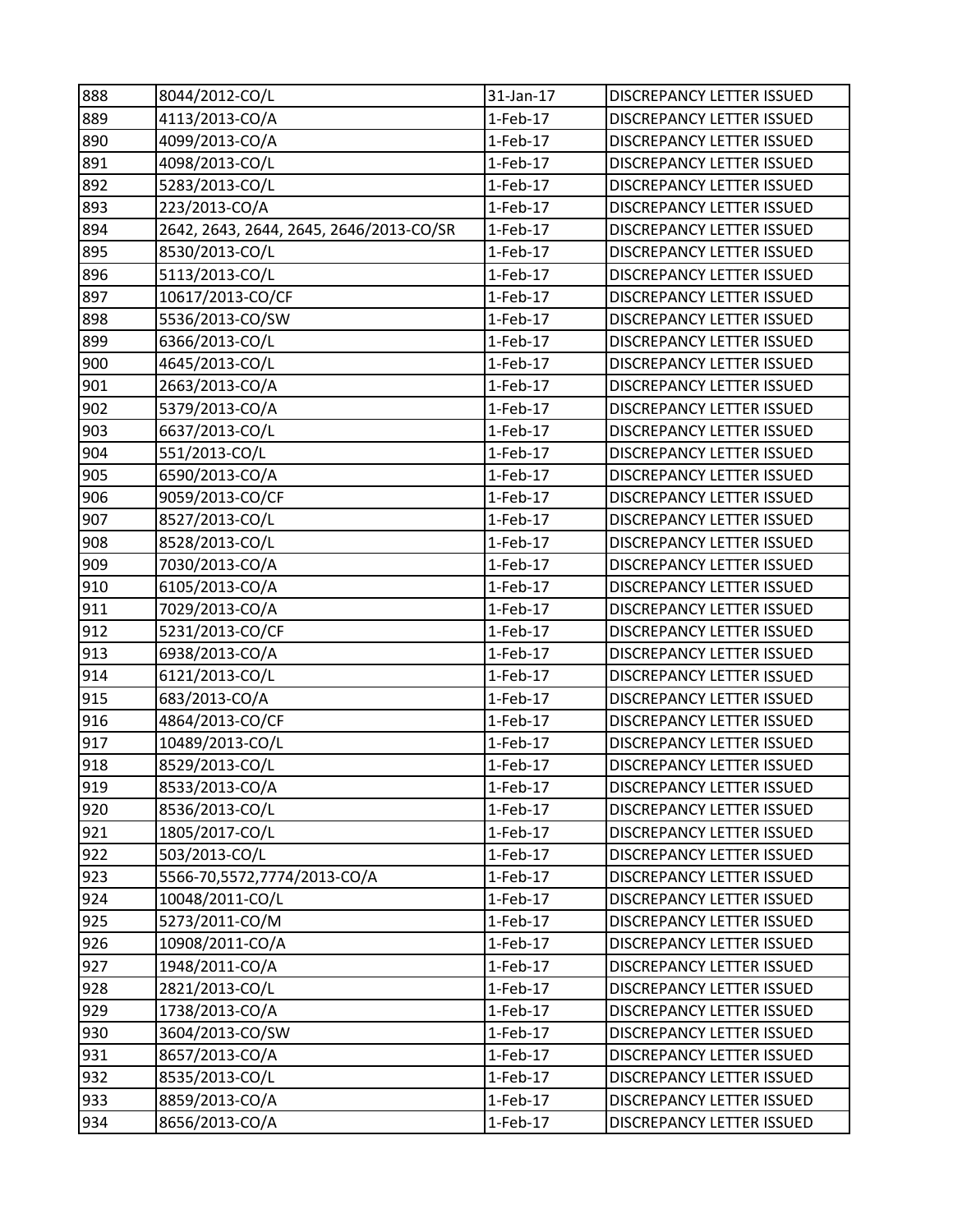| 935 | 10694/2013-CO/L                 | $1-Feb-17$  | DISCREPANCY LETTER ISSUED        |
|-----|---------------------------------|-------------|----------------------------------|
| 936 | 8537/2013-CO/L                  | $1-Feb-17$  | DISCREPANCY LETTER ISSUED        |
| 937 | 11390-398/2013-CO/SR            | $1-Feb-17$  | DISCREPANCY LETTER ISSUED        |
| 938 | 2633,2670-77,2585-90/2011-CO/SR | $1-Feb-17$  | DISCREPANCY LETTER ISSUED        |
| 939 | 6951-55/2011-CO/SR              | $1-Feb-17$  | DISCREPANCY LETTER ISSUED        |
| 940 | 2134-35/2013-CO/L               | $1-Feb-17$  | DISCREPANCY LETTER ISSUED        |
| 941 | 346/2011-CO/A                   | $1-Feb-17$  | DISCREPANCY LETTER ISSUED        |
| 942 | 1709/2011-CO/L                  | $1-Feb-17$  | DISCREPANCY LETTER ISSUED        |
| 943 | 3024/2011-CO/A                  | $1-Feb-17$  | DISCREPANCY LETTER ISSUED        |
| 944 | 4348/2013-CO/L                  | $1-Feb-17$  | DISCREPANCY LETTER ISSUED        |
| 945 | 5223/2013-CO/A                  | $1-Feb-17$  | DISCREPANCY LETTER ISSUED        |
| 946 | 14043/2011-CO/L                 | $1-Feb-17$  | DISCREPANCY LETTER ISSUED        |
| 947 | 2197-2200/2013-CO/L             | $1-Feb-17$  | DISCREPANCY LETTER ISSUED        |
| 948 | 13124-129/2013-CO/A             | $1-Feb-17$  | DISCREPANCY LETTER ISSUED        |
| 949 | 13131-140/2013-CO/L             | $1-Feb-17$  | DISCREPANCY LETTER ISSUED        |
| 950 | 11884-886/2013-CO/A             | $1-Feb-17$  | <b>DISCREPANCY LETTER ISSUED</b> |
| 951 | 10410-415/2013-CO/SR            | $1-Feb-17$  | DISCREPANCY LETTER ISSUED        |
| 952 | 8948-51, 8945-46/2012-CO/L      | $1-Feb-17$  | DISCREPANCY LETTER ISSUED        |
| 953 | 11709,712,713/2013-CO/A         | $1-Feb-17$  | DISCREPANCY LETTER ISSUED        |
| 954 | 11660/2013-CO/L                 | $1-Feb-17$  | DISCREPANCY LETTER ISSUED        |
| 955 | 10243/2013-CO/SR                | $1-Feb-17$  | <b>DISCREPANCY LETTER ISSUED</b> |
| 956 | 11202/2013-CO/L                 | $1-Feb-17$  | DISCREPANCY LETTER ISSUED        |
| 957 | 4804/2013-CO/SR                 | $1-Feb-17$  | DISCREPANCY LETTER ISSUED        |
| 958 | 3868/2013-CO/A                  | $1-Feb-17$  | DISCREPANCY LETTER ISSUED        |
| 959 | 5622/2013-CO/A                  | $1-Feb-17$  | DISCREPANCY LETTER ISSUED        |
| 960 | 7454/2013-CO/L                  | $1-Feb-17$  | DISCREPANCY LETTER ISSUED        |
| 961 | 9524/2013-CO/A                  | $1-Feb-17$  | DISCREPANCY LETTER ISSUED        |
| 962 | 13186/2013-CO/L                 | 1-Feb-17    | DISCREPANCY LETTER ISSUED        |
| 963 | 4400/2013-CO/L                  | $1-Feb-17$  | DISCREPANCY LETTER ISSUED        |
| 964 | 2632-34/2013-CO/L               | $2-Feb-17$  | DISCREPANCY LETTER ISSUED        |
| 965 | 10059/2013-CO/A                 | $2$ -Feb-17 | <b>DISCREPANCY LETTER ISSUED</b> |
| 966 | 1559/2013-CO/L                  | $2$ -Feb-17 | DISCREPANCY LETTER ISSUED        |
| 967 | 4888/2013-CO/SR                 | 2-Feb-17    | DISCREPANCY LETTER ISSUED        |
| 968 | 334/2013-CO/SW                  | $2-Feb-17$  | DISCREPANCY LETTER ISSUED        |
| 969 | 9268/2013-CO/SR                 | 2-Feb-17    | DISCREPANCY LETTER ISSUED        |
| 970 | 2866/2013-CO/A                  | 2-Feb-17    | DISCREPANCY LETTER ISSUED        |
| 971 | 12074/2013-CO/SR                | 2-Feb-17    | DISCREPANCY LETTER ISSUED        |
| 972 | 11834/2013-CO/SW                | $2$ -Feb-17 | DISCREPANCY LETTER ISSUED        |
| 973 | 6827/2013-CO/L                  | $2$ -Feb-17 | DISCREPANCY LETTER ISSUED        |
| 974 | 9644/2013-CO/L                  | 2-Feb-17    | DISCREPANCY LETTER ISSUED        |
| 975 | 4613/2013-CO/SW                 | 2-Feb-17    | DISCREPANCY LETTER ISSUED        |
| 976 | 2520/2013-CO/A                  | 2-Feb-17    | DISCREPANCY LETTER ISSUED        |
| 977 | 2383/2013-CO/A                  | $2-Feb-17$  | DISCREPANCY LETTER ISSUED        |
| 978 | 5048/2013-CO/A                  | $2$ -Feb-17 | DISCREPANCY LETTER ISSUED        |
| 979 | 1998/2013-CO/A                  | $2-Feb-17$  | DISCREPANCY LETTER ISSUED        |
| 980 | 4102/2013-CO/L                  | $2-Feb-17$  | DISCREPANCY LETTER ISSUED        |
| 981 | 4371-73/2013-CO/SR              | 2-Feb-17    | DISCREPANCY LETTER ISSUED        |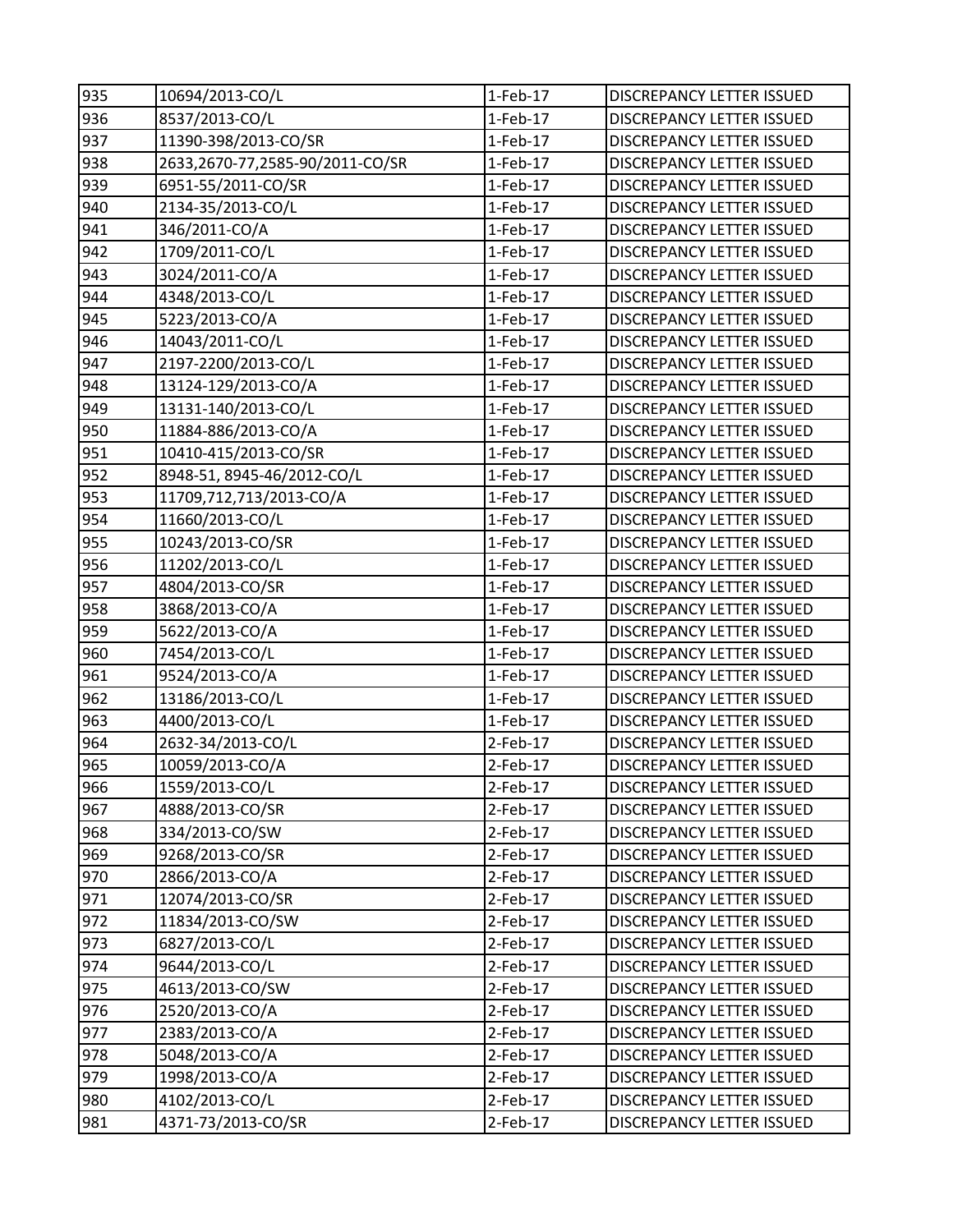| 982  | 1173/2013-CO/L                           | $2-Feb-17$  | DISCREPANCY LETTER ISSUED        |
|------|------------------------------------------|-------------|----------------------------------|
| 983  | 2939/2013-CO/SR                          | 2-Feb-17    | <b>DISCREPANCY LETTER ISSUED</b> |
| 984  | 4329/2013-CO/CF                          | 2-Feb-17    | DISCREPANCY LETTER ISSUED        |
| 985  | 2940/2013-CO/L                           | 2-Feb-17    | DISCREPANCY LETTER ISSUED        |
| 986  | 2943/2013-CO/A                           | $2-Feb-17$  | DISCREPANCY LETTER ISSUED        |
| 987  | 6759/2013-CO/A                           | $2-Feb-17$  | DISCREPANCY LETTER ISSUED        |
| 988  | 4214/2013-CO/L                           | 2-Feb-17    | DISCREPANCY LETTER ISSUED        |
| 989  | 4287/2013-CO/L                           | $2-Feb-17$  | DISCREPANCY LETTER ISSUED        |
| 990  | 3259/2013-CO/A                           | 2-Feb-17    | DISCREPANCY LETTER ISSUED        |
| 991  | 2132/2013-CO/L                           | $2-Feb-17$  | DISCREPANCY LETTER ISSUED        |
| 992  | 4485,87,4490-94/2013-CO/A                | 2-Feb-17    | DISCREPANCY LETTER ISSUED        |
| 993  | 7594/2011-CO/SR                          | 2-Feb-17    | DISCREPANCY LETTER ISSUED        |
| 994  | 13613/2011-CO/A                          | 2-Feb-17    | DISCREPANCY LETTER ISSUED        |
| 995  | 1423/2011-CO/L                           | $2$ -Feb-17 | <b>DISCREPANCY LETTER ISSUED</b> |
| 996  | 1557/2011-CO/CF                          | $2-Feb-17$  | DISCREPANCY LETTER ISSUED        |
| 997  | 14021/2011-CO/A                          | $2-Feb-17$  | DISCREPANCY LETTER ISSUED        |
| 998  | 2827/2011-CO/A                           | 2-Feb-17    | DISCREPANCY LETTER ISSUED        |
| 999  | 15504/2011-CO/L                          | $2-Feb-17$  | DISCREPANCY LETTER ISSUED        |
| 1000 | 6453/2010-CO/L                           | $2$ -Feb-17 | <b>DISCREPANCY LETTER ISSUED</b> |
| 1001 | 11594/2009-CO/A                          | 2-Feb-17    | DISCREPANCY LETTER ISSUED        |
| 1002 | 2160/2010-CO/L                           | $2-Feb-17$  | DISCREPANCY LETTER ISSUED        |
| 1003 | 9758/2012-CO/L                           | 2-Feb-17    | DISCREPANCY LETTER ISSUED        |
| 1004 | 11865/2011-CO/L                          | $2$ -Feb-17 | <b>DISCREPANCY LETTER ISSUED</b> |
| 1005 | 8715/2013-CO/L                           | $2-Feb-17$  | DISCREPANCY LETTER ISSUED        |
| 1006 | 10456/2012-CO/L                          | 2-Feb-17    | DISCREPANCY LETTER ISSUED        |
| 1007 | 5750-51/2012-CO/CF                       | $2-Feb-17$  | <b>DISCREPANCY LETTER ISSUED</b> |
| 1008 | 129/2013-CO/A                            | 2-Feb-17    | DISCREPANCY LETTER ISSUED        |
| 1009 | 5955/2011-CO/L                           | $2-Feb-17$  | <b>DISCREPANCY LETTER ISSUED</b> |
| 1010 | 2966/2013-CO/A                           | $2-Feb-17$  | DISCREPANCY LETTER ISSUED        |
| 1011 | 2047/2013-CO/A                           | $2-Feb-17$  | <b>DISCREPANCY LETTER ISSUED</b> |
| 1012 | 2753-54/2013-CO/L                        | $2$ -Feb-17 | <b>DISCREPANCY LETTER ISSUED</b> |
| 1013 | 2180-83/2013-CO/L                        | 2-Feb-17    | DISCREPANCY LETTER ISSUED        |
| 1014 | 3182/2012-CO/L                           | $2-Feb-17$  | <b>DISCREPANCY LETTER ISSUED</b> |
| 1015 | 3397/2010-CO/L                           | $2-Feb-17$  | DISCREPANCY LETTER ISSUED        |
| 1016 | 4425/2013-CO/A                           | $2-Feb-17$  | DISCREPANCY LETTER ISSUED        |
| 1017 | 9800/2012-CO/L                           | 2-Feb-17    | DISCREPANCY LETTER ISSUED        |
| 1018 | 15641-43/2012-CO/L                       | $2-Feb-17$  | DISCREPANCY LETTER ISSUED        |
| 1019 | 13266/2011-CO/L                          | $2-Feb-17$  | DISCREPANCY LETTER ISSUED        |
| 1020 | 2030/2011-CO/A                           | 2-Feb-17    | DISCREPANCY LETTER ISSUED        |
| 1021 | 8632/2011-CO/L                           | $2$ -Feb-17 | DISCREPANCY LETTER ISSUED        |
| 1022 | 8955/8960/2012-CO/SR                     | $2-Feb-17$  | DISCREPANCY LETTER ISSUED        |
| 1023 | 8956-57/8959/2012-CO/SR                  | $2-Feb-17$  | DISCREPANCY LETTER ISSUED        |
| 1024 | 5419-21/2013-CO/A                        | 2-Feb-17    | DISCREPANCY LETTER ISSUED        |
| 1025 | 11028/2013-CO/L                          | $2-Feb-17$  | DISCREPANCY LETTER ISSUED        |
| 1026 | 10452,455,456,475,476,471,472/2013-CO/SW | $2$ -Feb-17 | DISCREPANCY LETTER ISSUED        |
| 1027 | 4165-66/2013-CO/L                        | 2-Feb-17    | DISCREPANCY LETTER ISSUED        |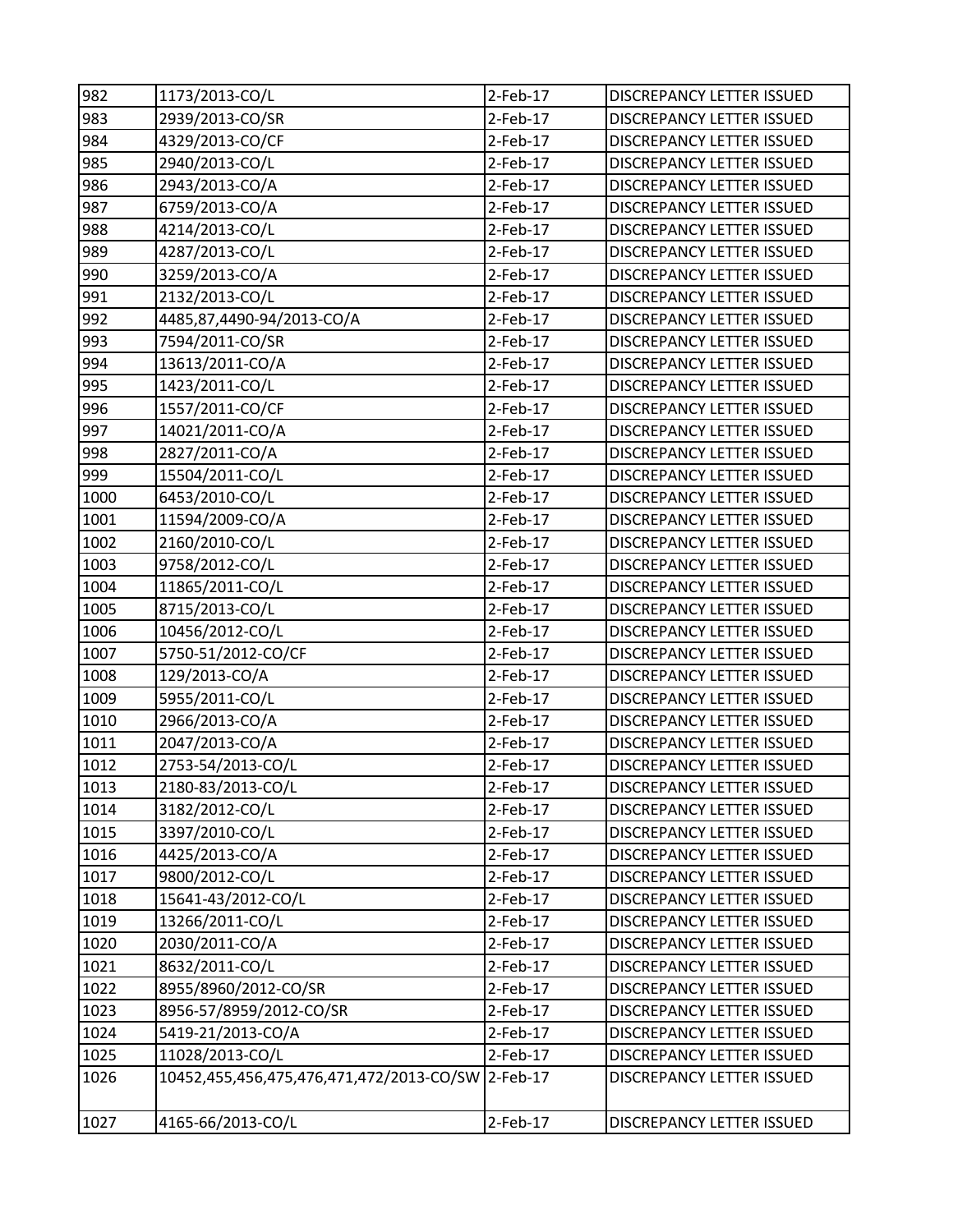| 1028 | 3312/2013-CO/SR                   | 3-Feb-17 | DISCREPANCY LETTER ISSUED        |
|------|-----------------------------------|----------|----------------------------------|
| 1029 | 7719/2013-CO/SR                   | 3-Feb-17 | DISCREPANCY LETTER ISSUED        |
| 1030 | 2968/2013-CO/SW                   | 3-Feb-17 | DISCREPANCY LETTER ISSUED        |
| 1031 | 4982/2013-CO/A                    | 3-Feb-17 | DISCREPANCY LETTER ISSUED        |
| 1032 | 7150/2013-CO/A                    | 3-Feb-17 | <b>DISCREPANCY LETTER ISSUED</b> |
| 1033 | 6169/2013-CO/A                    | 3-Feb-17 | DISCREPANCY LETTER ISSUED        |
| 1034 | 2002/2012-CO/SR & 2003/2012-CO/CF | 3-Feb-17 | DISCREPANCY LETTER ISSUED        |
| 1035 | 1277/2013-CO/A                    | 3-Feb-17 | <b>DISCREPANCY LETTER ISSUED</b> |
| 1036 | 10047/2013-CO/SR                  | 3-Feb-17 | DISCREPANCY LETTER ISSUED        |
| 1037 | 11319/2013-CO/A                   | 3-Feb-17 | DISCREPANCY LETTER ISSUED        |
| 1038 | 6284-85/2013-CO/A                 | 3-Feb-17 | DISCREPANCY LETTER ISSUED        |
| 1039 | 8412/2013-CO/SR                   | 3-Feb-17 | DISCREPANCY LETTER ISSUED        |
| 1040 | 8444-45/2013-CO/L                 | 3-Feb-17 | DISCREPANCY LETTER ISSUED        |
| 1041 | 11916/2013-CO/L                   | 3-Feb-17 | <b>DISCREPANCY LETTER ISSUED</b> |
| 1042 | 9699/2013-CO/L                    | 3-Feb-17 | <b>DISCREPANCY LETTER ISSUED</b> |
| 1043 | 5397-98/2013-CO/A                 | 3-Feb-17 | <b>DISCREPANCY LETTER ISSUED</b> |
| 1044 | 53435395/2013-CO/A                | 3-Feb-17 | DISCREPANCY LETTER ISSUED        |
| 1045 | 8779/2013-CO/A                    | 3-Feb-17 | DISCREPANCY LETTER ISSUED        |
| 1046 | 8564/2013-CO/SR                   | 3-Feb-17 | DISCREPANCY LETTER ISSUED        |
| 1047 | 8544/2013-CO/A                    | 3-Feb-17 | DISCREPANCY LETTER ISSUED        |
| 1048 | 11370/2013-CO/A                   | 3-Feb-17 | <b>DISCREPANCY LETTER ISSUED</b> |
| 1049 | 862/2013-CO/A                     | 3-Feb-17 | DISCREPANCY LETTER ISSUED        |
| 1050 | 13492/2013-CO/SW                  | 3-Feb-17 | <b>DISCREPANCY LETTER ISSUED</b> |
| 1051 | 8692/2013-CO/SW                   | 3-Feb-17 | DISCREPANCY LETTER ISSUED        |
| 1052 | 3132-34/2013-CO/L                 | 3-Feb-17 | DISCREPANCY LETTER ISSUED        |
| 1053 | 5047/2013-CO/SR                   | 3-Feb-17 | DISCREPANCY LETTER ISSUED        |
| 1054 | 10118/2013-CO/L                   | 3-Feb-17 | DISCREPANCY LETTER ISSUED        |
| 1055 | 3883/2013-CO/L                    | 3-Feb-17 | DISCREPANCY LETTER ISSUED        |
| 1056 | 2231/2013-CO/L & 2232/2013-CO/SR  | 3-Feb-17 | DISCREPANCY LETTER ISSUED        |
| 1057 | 765/2013-CO/A                     | 3-Feb-17 | <b>DISCREPANCY LETTER ISSUED</b> |
| 1058 | 2854-2863/2013-CO/SR              | 3-Feb-17 | <b>DISCREPANCY LETTER ISSUED</b> |
| 1059 | 5399-5407/2013-CO/A               | 3-Feb-17 | DISCREPANCY LETTER ISSUED        |
| 1060 | 484/2013-CO/L                     | 3-Feb-17 | DISCREPANCY LETTER ISSUED        |
| 1061 | 323/2013-CO/A                     | 3-Feb-17 | DISCREPANCY LETTER ISSUED        |
| 1062 | 1564/2013-CO/L                    | 3-Feb-17 | DISCREPANCY LETTER ISSUED        |
| 1063 | 4121/2013-CO/A                    | 3-Feb-17 | DISCREPANCY LETTER ISSUED        |
| 1064 | 2338/2013-CO/L                    | 3-Feb-17 | DISCREPANCY LETTER ISSUED        |
| 1065 | 13680-684/2013-CO/SR              | 3-Feb-17 | DISCREPANCY LETTER ISSUED        |
| 1066 | 10979/2013-CO/CF                  | 3-Feb-17 | DISCREPANCY LETTER ISSUED        |
| 1067 | 25/2013-CO/SR                     | 3-Feb-17 | DISCREPANCY LETTER ISSUED        |
| 1068 | 11002/2013-CO/L                   | 3-Feb-17 | DISCREPANCY LETTER ISSUED        |
| 1069 | 10888/2013-CO/A                   | 3-Feb-17 | DISCREPANCY LETTER ISSUED        |
| 1070 | 1023/2013-CO/L                    | 3-Feb-17 | <b>DISCREPANCY LETTER ISSUED</b> |
| 1071 | 656/2013-CO/L                     | 3-Feb-17 | DISCREPANCY LETTER ISSUED        |
| 1072 | 3680/2013-CO/A                    | 3-Feb-17 | DISCREPANCY LETTER ISSUED        |
| 1073 | 3976/2013-CO/A                    | 3-Feb-17 | DISCREPANCY LETTER ISSUED        |
| 1074 | 7676/2013-CO/SR                   | 3-Feb-17 | DISCREPANCY LETTER ISSUED        |